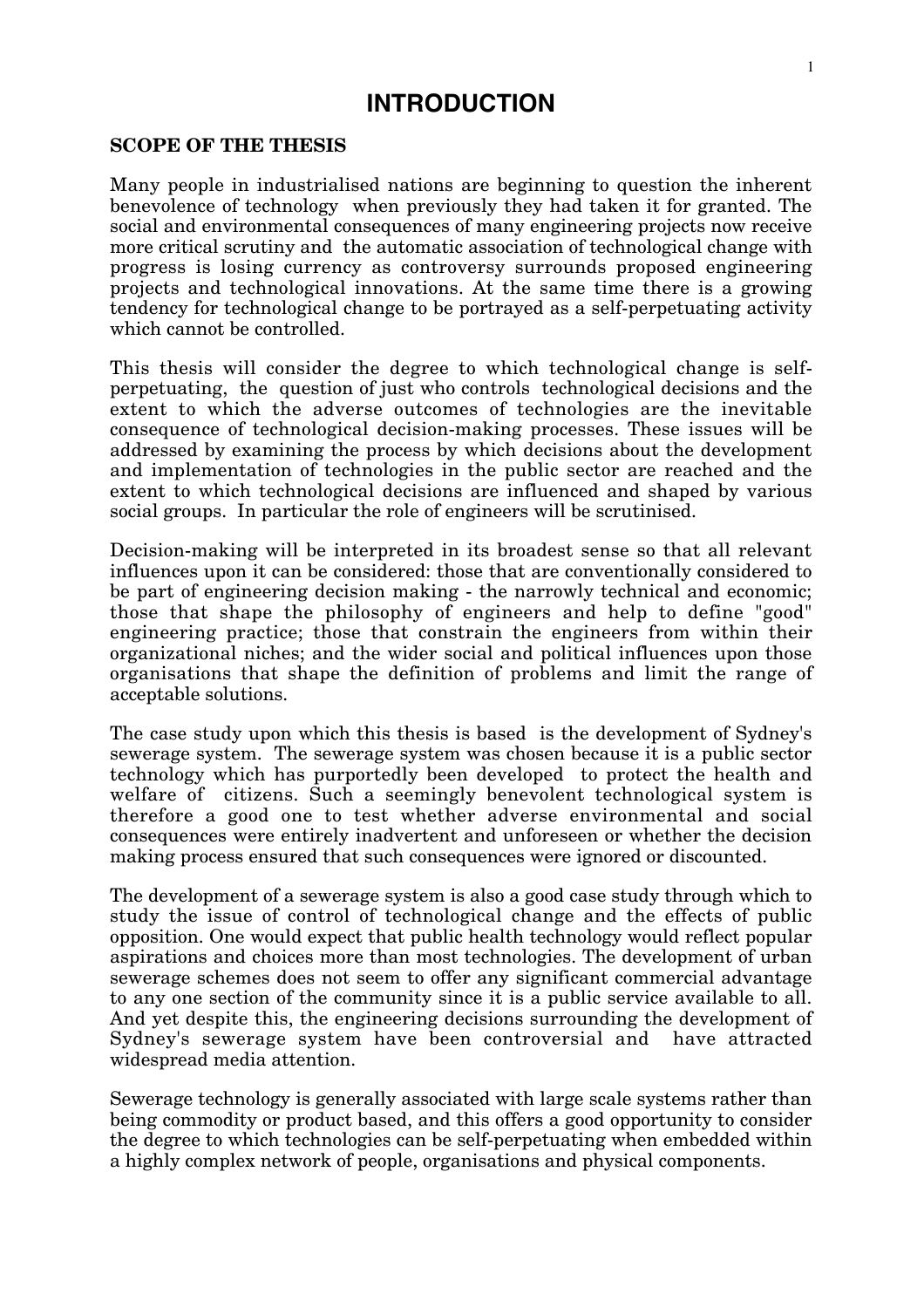The development of the Sydney sewerage system can be studied from the genesis of the city, through its incorporation under colonial rule to its growth into a modern city which is the largest in Australia today. The complete history of Sydney's sewerage system can be contained within two hundred years and although the scope of this thesis is also geographically contained within the boundaries of Sydney's metropolitan area the case study also offers interesting insights into the influence of engineering practice in colonial and technologically dominant nations on local engineering decisions.

A historical perspective is necessary because past decisions can have significant effects on later decisions in terms of physical infrastructure, organisational momentum, past experience and engineering practice. Moreover, a long term perspective enables one to see the persistent patterns in decision making so that variables that change with time can be isolated. In particular, changing values and priorities can be discerned whilst more stable cultural values can be differentiated from those which are dependent on changing economic conditions and particular governments.

In this thesis the story of the development of Sydney's sewerage system will be told and its meaning for engineering decisions and technological change in general will be examined. The story has of course been told in part before. Several histories of Sydney's Water Supply and Sewerage system have been commissioned throughout the years by the Sydney Water Board.1 The latest was published in 1988 to coincide with the Board's centenary.2 The New South Wales Public Works Department has also commissioned and published a historical account covering some of Sydney's sewerage history.3 These histories have been descriptive rather than explanatory and written largely to extol the virtues of organisations responsible for the developments.

In this version of the story I will be concerned with the major decisions about which removal technologies, treatment processes and disposal methods would be used and where the treatment and disposal would take place. These decisions are usually portrayed as being concerned only with technical and economic questions, simply a matter of finding the most cost-effective solution. In these terms, sewerage engineers are deemed to be in the best position to make such decisions. However, I will be looking beyond this commonplace assumption to consider the social and political elements of these decisions.

The thesis begins with the decision to sewer Sydney city after its incorporation in 1842, which followed similar moves in British cities. The role of the sanitary reform movements both overseas and in Australia in deciding that the authorities should intervene in what was previously a private matter will be examined and the subsequent debate over whether the solution lay with sewers or alternative methods of removal will be analysed. (chapters 1&2) The various

<sup>&</sup>lt;sup>1</sup> For example T.J. Roseby, Sydney's Water Supply and Sewerage 1788 to 1918, William Applegate Gullick, Government Printer, Sydney, 1918; F.J.J. Henry, The Water Supply and Sewerage of Sydney, Halstead Press, Sydney, 1939; W.V. Aird, The Water Supply, Sewerage and Drainage of Sydney, MWS&DB, Sydney, 1961.

<sup>&</sup>lt;sup>2</sup> Margo Beasley, The Sweat of Their Brows: 100 Years of the Sydney Water Board 1888-1988, Water Board, Sydney, Illawarra, Blue Mountains, 1988.

<sup>3</sup> Lenore Coltheart & Don Fraser, eds, Landmarks in Public Works: Engineers and their Works in New South Wales 1884-1914, Hale & Iremonger, 1987.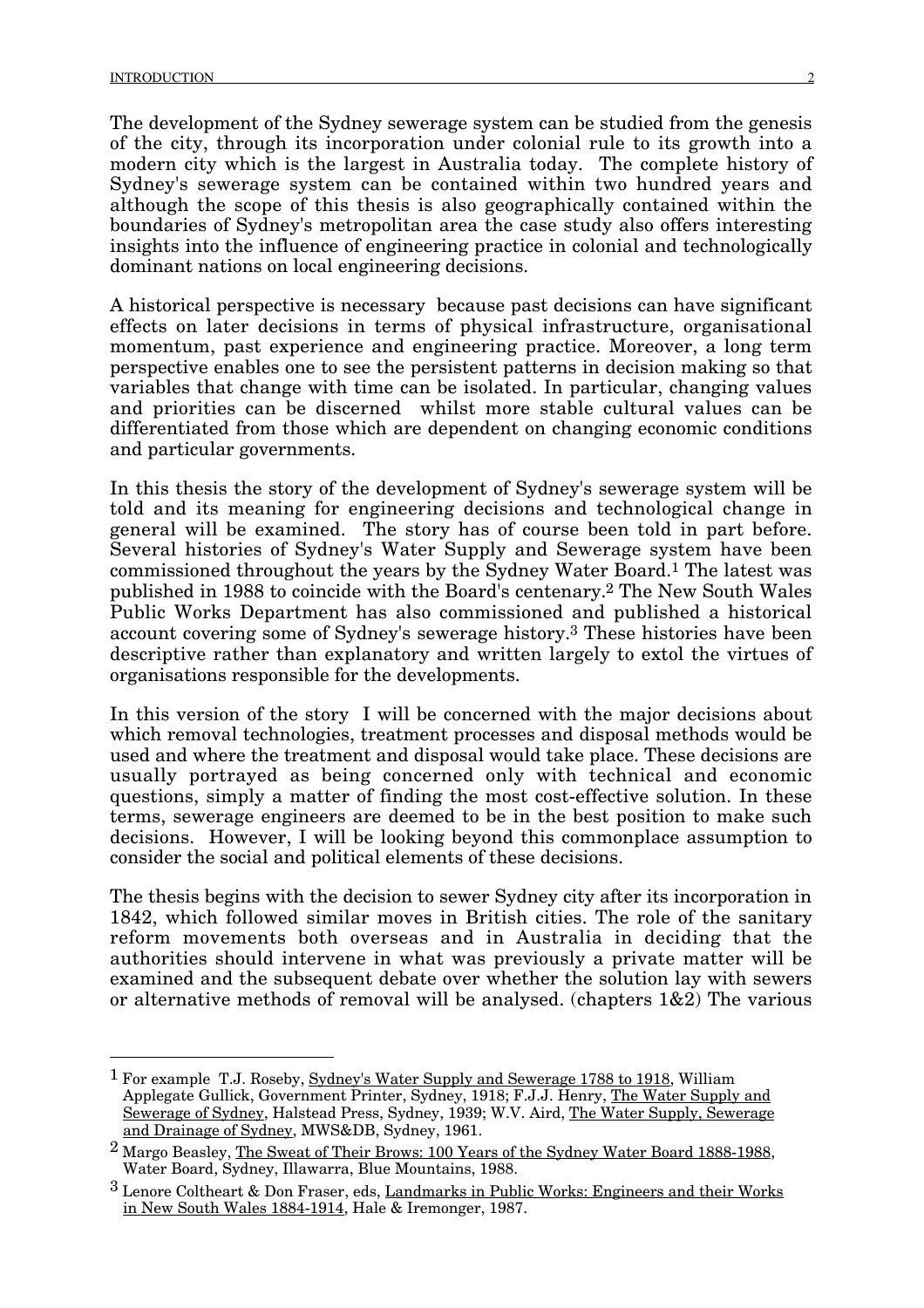experiments with sewage farming, chemical precipitation and septic tanks that occurred in Sydney will be covered in the following chapter (chapter 3) together with an account of the reasoning behind decisions to install these facilities, their success and the reasons why they were discarded in favour of ocean outfalls. Sydney has three major ocean outfalls and the decision to construct these and the debates over their efficacy are covered in chapter 4. Chapter 5 covers the development of an engineering consensus about appropriate forms of treatment and the decisions to install minimal treatment at Sydney's three main ocean outfalls.

The growing environmental awareness of the 1960s and 1970s and the subsequent legislative reforms are discussed in chapter 6 together with an analysis of their effectiveness in influencing the decisions of Water Board engineers. The use of the sewers to dispose of industrial wastes and the associated decisions are considered in chapter 7 as well as the effect such decisions are having on the environment. The thesis finishes with the most recent decisions to build submarine ocean outfalls at each of the major Sydney outfall sites and the defence of these decisions.(chapters 8&9) These are being constructed now and are due to be completed in the early 1990's.

A layout for this thesis is shown in figure 1. Each chapter (shown as a shaded box) covers one or more key features of Sydney's sewerage system. Although there has been some attempt to retain a chronological order, some chapters cover similar time period and the boxes are therefore shown alongside each other rather than all following down the page after one another. For example the sewage farm and experiments with chemical precipitation and septic tanks which are covered in chapter three occurred at the same time as the first ocean outfalls were built. The heavy arrows in figure 1 show the flow of sewage from the first sewers discussed in chapter 2 to both the sewage farm and the Bondi ocean outfall; from the sewage farm to the Malabar ocean outfall when the sewage farm was closed and from the septic tanks on the north shore to the North Head Ocean Outfall. Chapters 6 and 7 cover the diversion of a new waste stream from industry into the sewer system and are therefore shown to the right of the main sewage flow in figure 1.

The first nine chapters of this thesis will basically tell the story of Sydney's sewerage system as it relates to the themes that are relevant to this study and in the last chapter I will interpret the story in the light of recent theoretical work done in the field of technology studies.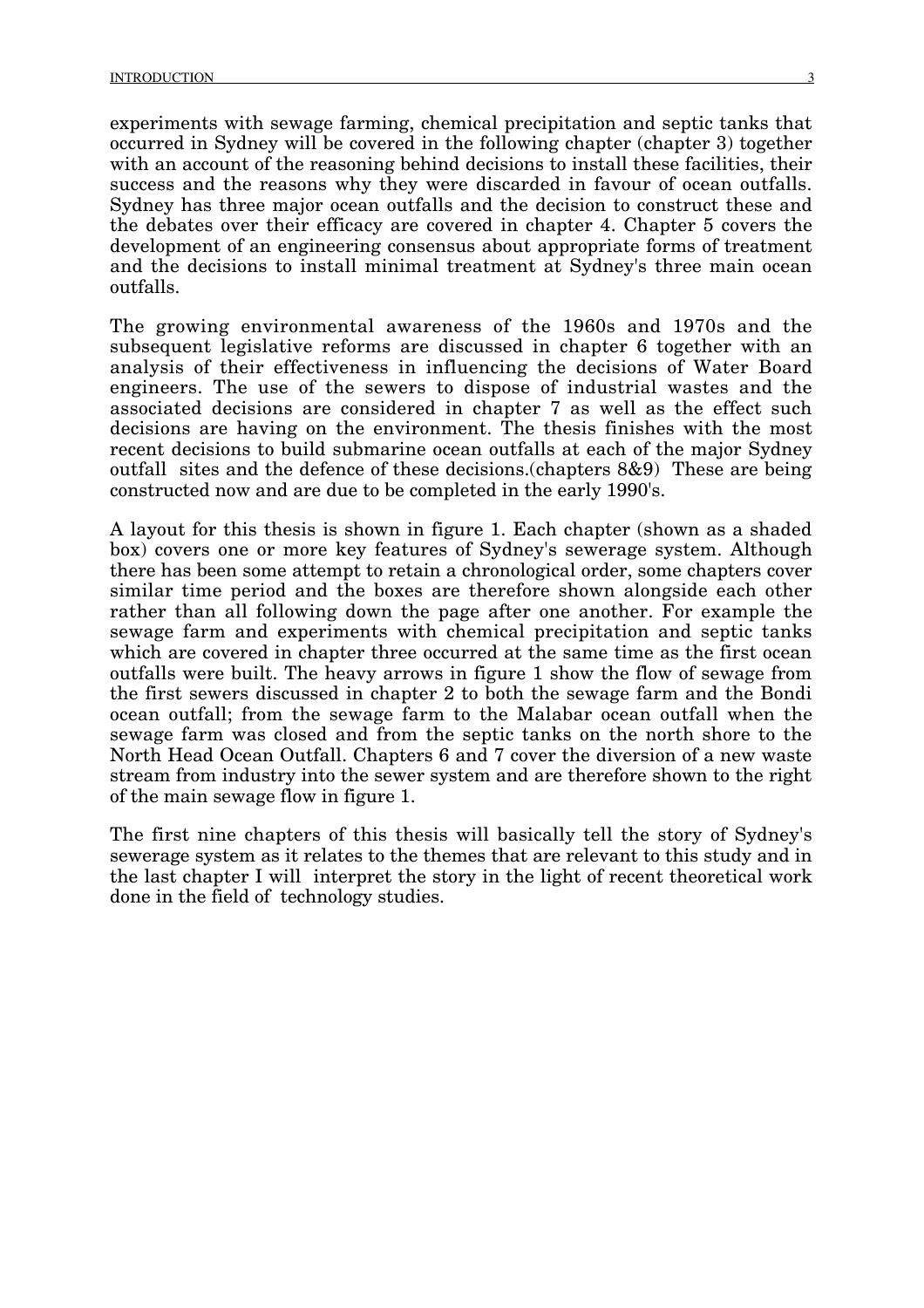

# **RECENT DIRECTIONS IN THE STUDY OF TECHNOLOGY**

The study of technology has, in the past, focussed upon three aspects; innovation studies, historical accounts and sociological accounts.4 The innovation and historical accounts in particular have depicted a linear process of technological development with inventions leading to innovations, innovations leading to the diffusion of technological products and each technological change leading on from the last in an orderly and inevitable progression. Such accounts have tended to be descriptive<sup>5</sup> rather than explanatory.

<sup>&</sup>lt;sup>4</sup>Trevor Pinch & Wiebe Bijker, 'The social construction of facts and artefacts: or how the sociology of science and the sociology of technology might benefit each other', Social Studies of Science 14, 1984, p404.

 $5$  ibid., p405.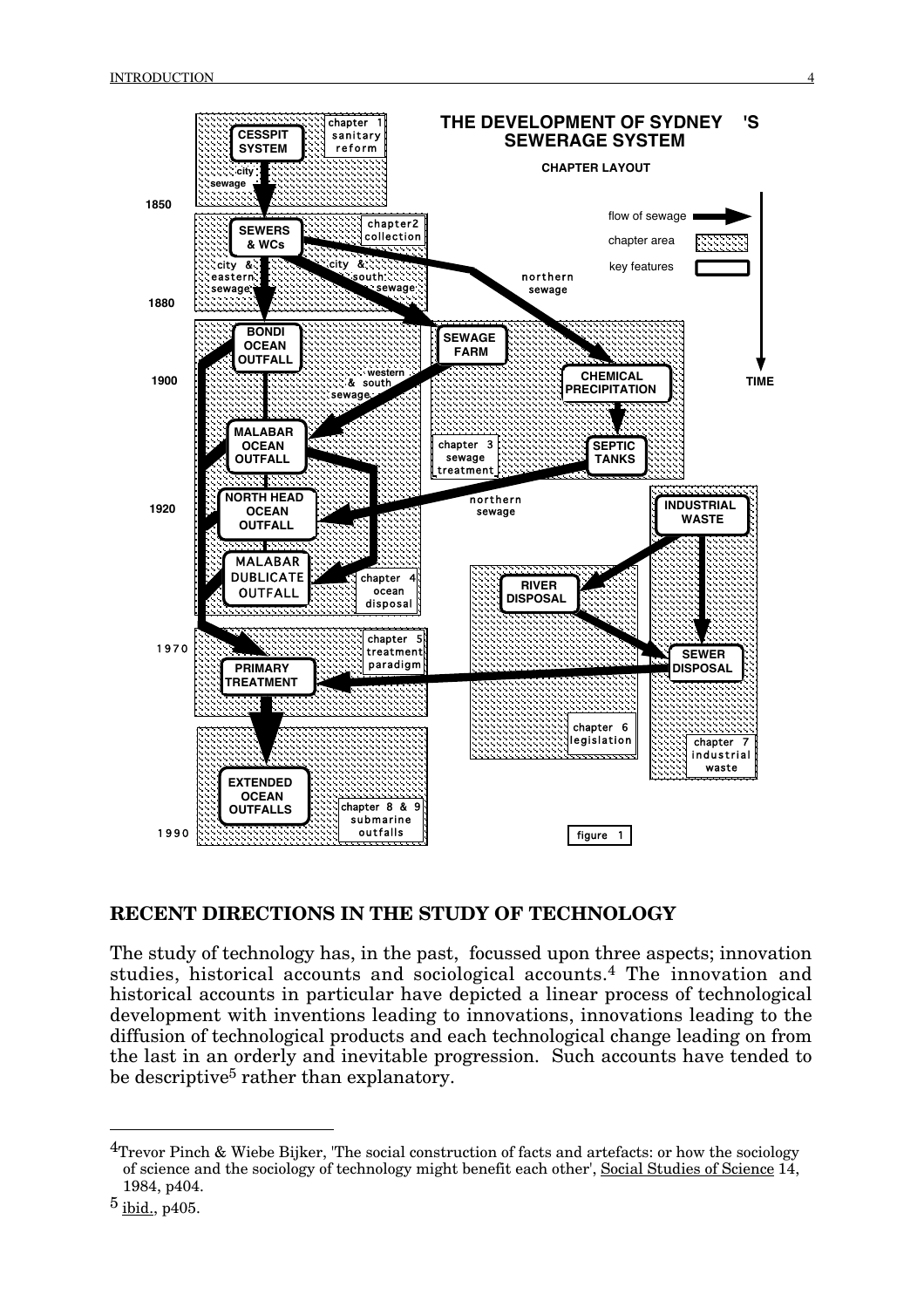Key points of interest have been who the inventors were, when they made their invention and on what scientific or technological advance the invention was based. Even when the meaning of technology has not been restricted to artifacts, technology has been viewed as merely the fruits of applied science. The simplistic view that economic or market forces fully explain technological innovation has also been recognised as inadequate.6 More recently, however, the science/technology relationship has been reappraised<sup>7</sup> and there is far more study directed at finding out more about the nature of invention, development and innovation.8 Technology has been considered as a form of knowledge in its own right quite apart from science.9 But technology as a form of knowledge is just one of many facets of technology. Others include "its material manifestation, content and effects."10

Sociologists of technology have, in turn, concentrated on the social effects brought about by new technologies, reinforcing an often unspoken technological determinism which views technology as being developed apart from society with its own internal dynamic of growth. Technology has been seen as a 'black box' and technologies have been evaluated by their external effects, thus ignoring any intrinsic social relationships within the technology.11 This view has been rejected by most modern scholars of technology and the determinist model replaced with an interactive model. In this newer model the social, economic, political, technological and scientific realms interact and cannot be considered as separate causative influences on one another.

The interactive model has been expressed in various ways. One way has been to view technologies as forming systems which embody the social, economic, political, technological and scientific. The various interpretations and perspectives of a technology can also be drawn out by considering the network of social groups who have an interest in it. Another way is to focus on technological decision makers and the various social, economic and political factors they consider in reaching their decisions, or to focus on the engineers or technologists themselves and to show how they draw all these elements together in technological innovation, design and practice.

 <sup>6</sup> David, Mowery & Nathan Rosenberg, 'The influence of market demand upon innovation: a critical review of some recent empirical studies', Research Policy 8, 1979, pp102-153.

<sup>7</sup> Thomas Hughes, 'The seamless web: technology, science, etcetera, etcetera', Social Studies of Science 16, 1986, pp281-92.

 $8$  Thomas Hughes, 'Emerging themes in the history of technology', Technology and Culture 7(3), 1979, p700.

<sup>9</sup> Edwin Layton, 'Technology as Knowledge', Technology and Culture 15(1), 1974, pp31-41; Edward Constant, 'Scientific theory and technological testability: science, dynometers, and water turbines in the 19th century', <u>Technology and Culture</u> 24(2), April 1983, pp183-198; Rachel Laudan, 'Conference Report', Technology and Culture 23(1), Jan 1982, pp78-80.

<sup>10</sup> Stewart Russell & Robin Williams, 'Opening the Black Box and Closing it Behind You: On Microsociology in the Social Analysis of Technology', revised version of paper to the British Sociological Association Conference Science , Technology and Society*,* Leeds 1987, p3.

<sup>11</sup> Brian Wynne, 'Unruly Technology: Practical Rules, Impractical Discourses and Public Discourses', Science and Technology Studies 18, 1988, p149.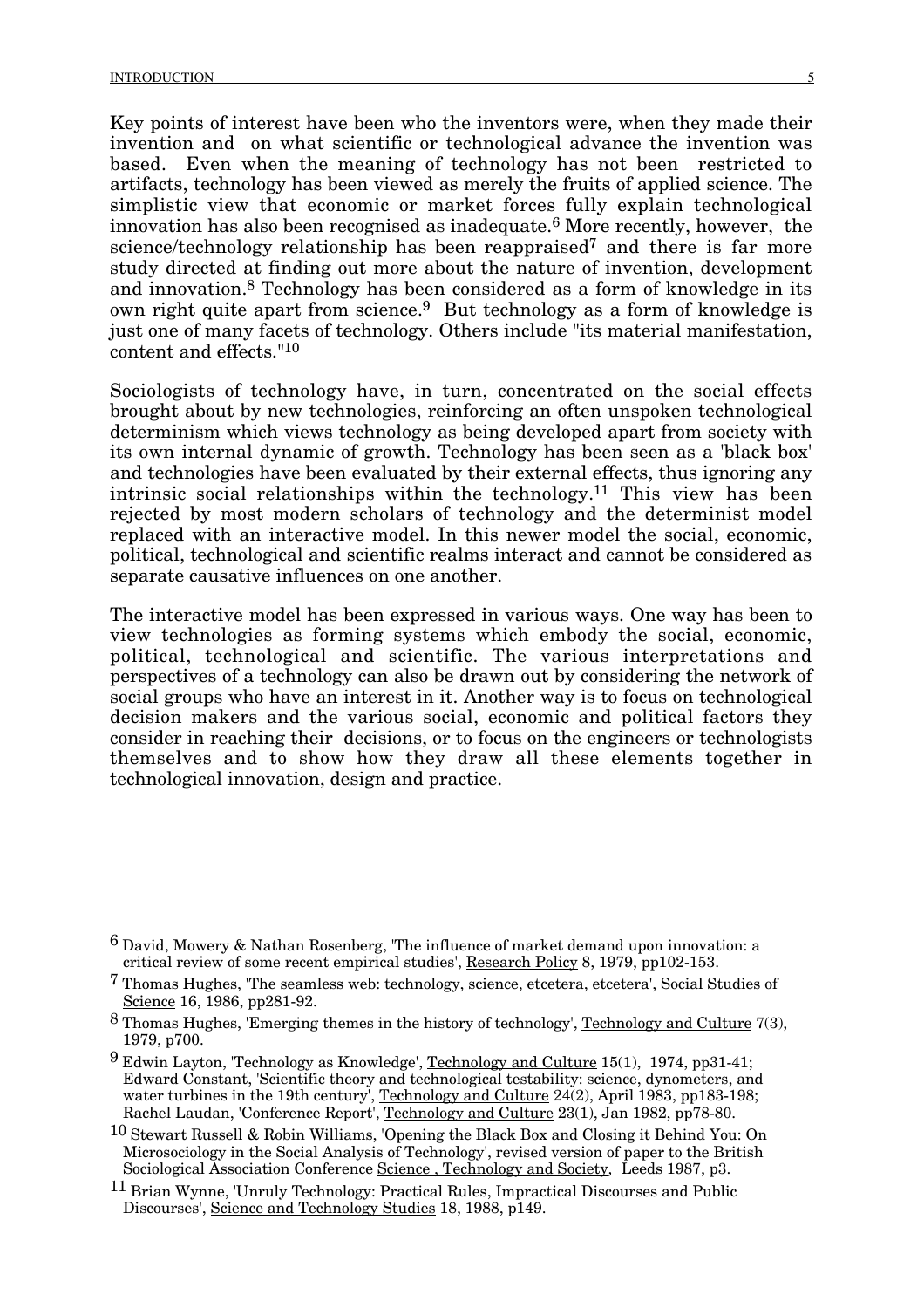#### Systems and Actor Networks

Thomas Hughes' study of electricity generating systems was a key work in the system view of technological development.<sup>12</sup> Hughes' technological system included physical artifacts, organisations, scientific components (including publications, research programs and university courses), legislative artifacts and natural resources.13 The perception of technology as multi-faceted has been taken up by others. For example, Wiebe Bijker has defined a "technological frame" which would include current theories, tacit knowledge, engineering practice, specialised testing procedures, goals and practice and would involve various social groups to various degrees.14 Similarly John Law15 and Michael Callon16 use the systems approach.

A technological system, Hughes argued, evolves and expands according to certain patterns. He identified several phases in the development of electrical power supply systems, including invention, development, technology transfer, and later stages during which critical problems were solved, conflicts resolved and the momentum of the system built up. Hughes' study served to highlight the many non-technical aspects of technological decision-making and development. In particular he showed how political factors were critical to the acceptance of a new system. He revealed how technologists concentrate their efforts on particular aspects of a developing technological system which they perceive as problematical and he clearly demonstrated the use of promotion and publicity by advocates of particular technologies.17

A notable contribution made by Hughes and his systems approach was incorporated in his concept of "technological momentum". As a technological system grows, he argued, it develops a mass which is made up of institutions and people who have a vested interest in maintaining the system. These include manufacturers who have invested in resources, labour and manufacturing plant for the system, educational institutions that teach the associated science and practice, research institutions, professional societies, as well as people such as engineers and managers who have invested their experience and expertise in the system. The system not only has mass but also direction; that is, development of the system proceeds along conservative lines that can be extrapolated. Changes in direction are resisted and radical inventions are unpopular because they deskill people, wipe out financial investments and stimulate anxiety in large organisations. When faced with a problem that threatens the stability of the system, the engineer, rather than considering building a new system, tries to

 <sup>12</sup> Thomas Hughes, 'The evolution of large technological systems' in Wiebe Bijker, Thomas Hughes and Trevor Pinch (eds), The Social Construction of Technological Systems: New Directions in the Sociology and History of Technology, MIT Press, 1987, pp51-82; Thomas Hughes, Networks of Power: Electrification in Western Society, 1880-1930. John Hopkins University Press, 1983.

<sup>13</sup> Hughes, Networks of Power, p15.

<sup>14</sup> Wiebe Bijker, 'The Social Construciton of Bakelite: Toward a Theory of Invention, in Bijker et al, The Social Construction of Technological Systems, pp159-190.

<sup>15</sup> John Law, 'Technology and heterogeneous engineering: the case of Portuguese Expansion' in Bijker et al, <u>The Social Construction of Technological Systems,</u> pp111-134.

<sup>16</sup> Michael Callon, 'Society in the making: the study of technology as a tool for sociological analysis' in Bijker et al, The Social Construction of Technological Systems, 83-106.

<sup>17</sup> Hughes, 1983, Networks of Power.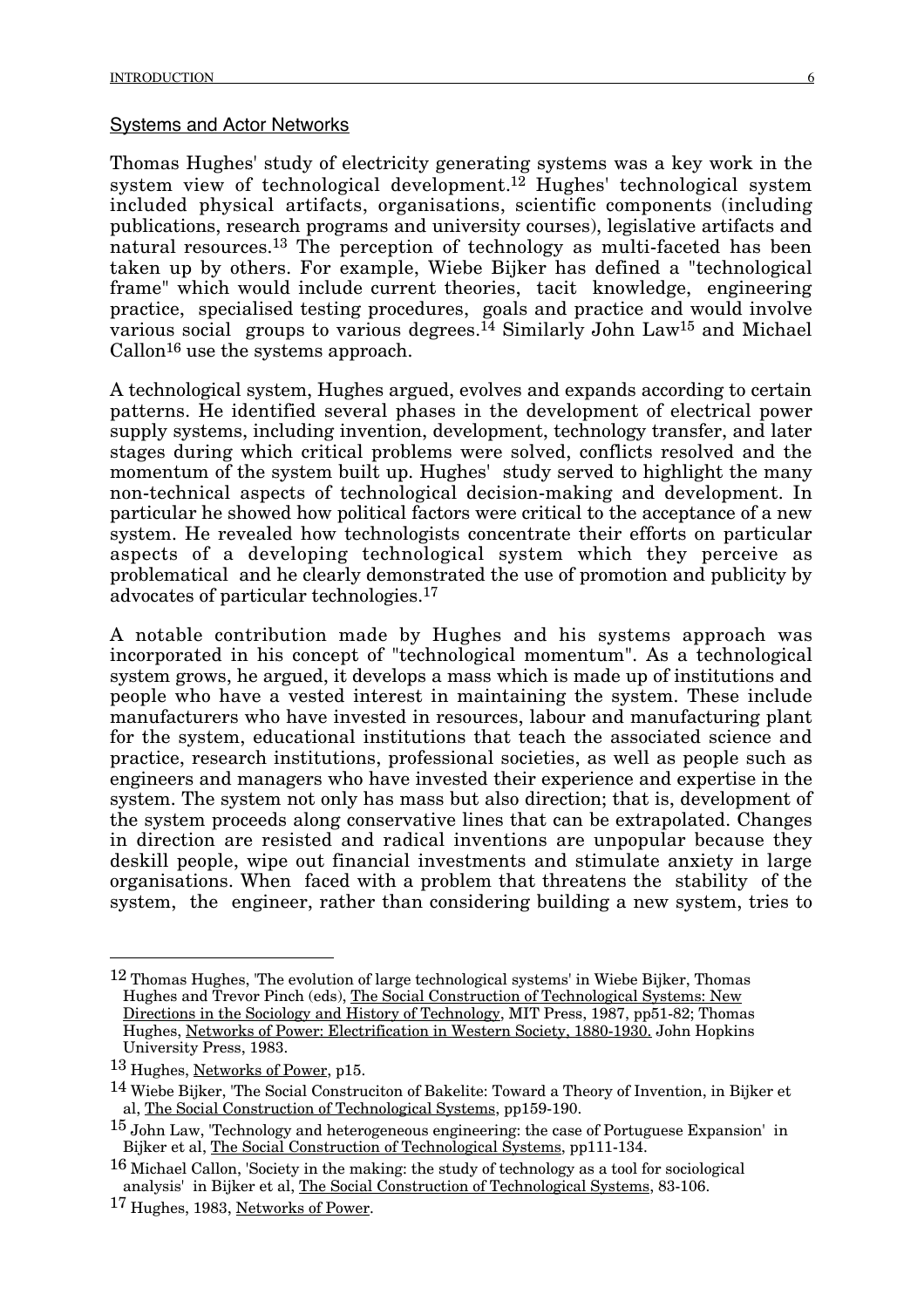rearrange or manipulate the system components or perhaps to incorporate a hostile environment.18

Law and Callon also highlighted the role of engineers, as system builders, in preventing the system from being radically changed. They argued that engineers view these systems as being constituted of a number of components which may be animate and inanimate ranging from people, to skills, to artifacts, to natural phenomena. The engineer puts up no barriers between the social, the economic and the political. The engineer, as system builder associates these disparate elements into a form that holds together. Law and Callon argued that engineers treat these various components or elements in the same way, always seeking to change the most malleable and adapting to take advantage of the most durable, in an effort to sustain and hold together the system and achieve the system goals. One thing which Law & Callon do not make clear is that the system goals may become more related to preserving the system than to realising the original goals that it was set up to achieve.<sup>19</sup>

Whilst Hughes looks at the development of a system, other authors have focussed on the original choice between competing technologies which may be at the basis of a technological system. The use of actor networks has been used to elaborate on the role and perceptions of various social groups in this choice. The key point that these analyses make is that the choice of a technology is not merely based on narrow economic and technical considerations, but involves social choice.

Trevor Pinch and Wiebe Bijker adopted this approach. Using the Empirical Programme of Relativism (E.P.O.R.), which argues that scientific knowledge is socially constructed, they put together an analogous programme called the Social Construction of Technology (S.C.O.T.). The interpretive flexibility attributed to scientific findings by the E.P.O.R. programme was applied to technological artifacts and it was consequently argued that various social groups could attribute very different meanings and problems to the one technological product or artifact and for each problem associated with the artifact there would be various possible solutions, including moral, judicial or technological solutions.20

The resolution of conflict between different social groups with differing preferences and perceptions cannot be attained in the same way that a consensus is attained within a scientific community. Pinch and Bijker argued that the stabilization of an artifact happens when the relevant social groups see the problem as being solved and that this can occur through rhetorical closure or redefinition of the problem.

Rhetorical closure may be achieved through claims in advertising or propaganda which are aimed at changing or shaping the meaning that various social groups attach to an artifact and thereby enrolling their support. Closure by redefinition can be procured by redefining the problem for which the artifact is then seen to be a solution.

 $18$  ibid.

<sup>19</sup> Law, 'Technology and heterogeneous engineering'; Callon, 'Society in the making'

<sup>20</sup> Pinch and Bijker, 'The social construction of facts and artefacts'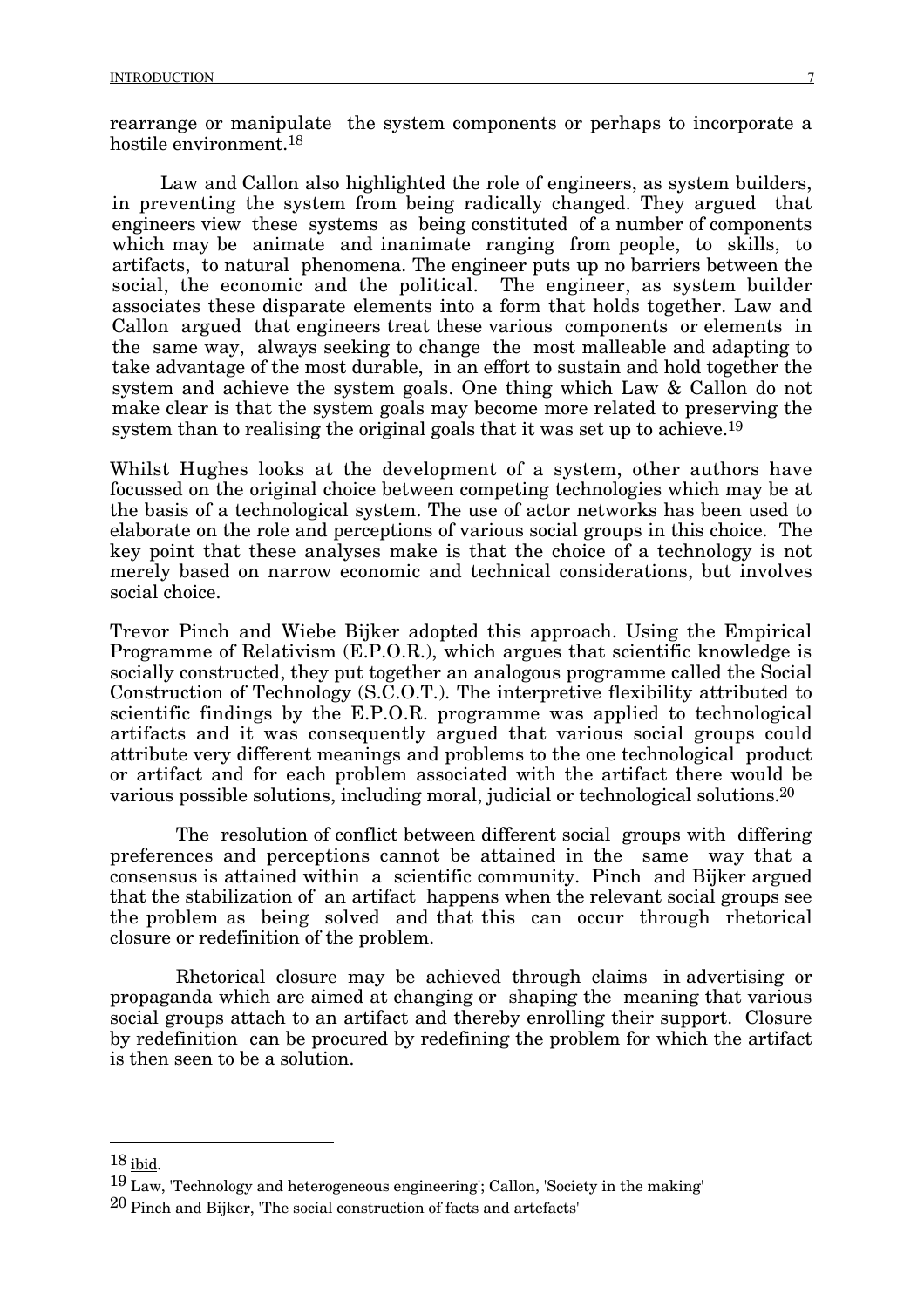Both these forms of closure imply a degree of ultimate consensus which is not always present and Pinch and Bijker seem to ignore the ability of technologists and firms or authorities to force closure despite the objections of consumers or other interest groups which are in a less powerful position. Consumers are only able to exert influence where they have a choice to reject a particular technology through doing without it or choosing a better alternative.

Peter Weingart has observed that technological systems, even those producing consumer goods for the market, can be implemented without regard for public acceptance.

The alliance of government bureaucracies, engineers and private corporations - the latter acting as quasi-public agencies by being subsidized directly or indirectly - circumvents the market and operates through the medium of political power. Consequently, nonacceptance of such technologies by the public can only find expression in political resistance, leading to legitimation problems with grave political rather than mere market failures.21

The same criticisms can be applied to Cowan's concept of the consumption junction. Cowan argues that technological choices can be elucidated by studying the consumer's point of view, finding out why consumers acted the way they did.22 This only really works in the case of public sector technology if the consumer is considered to be the government or public authority who is paying for or instituting the technology, for it is they who interpret and weigh the views of the users. If the public as user is to influence the choice of a technology it is through the mediated perception of public servants and politicians.

Moreover, as Stewart Russell has pointed out, many alternative technologies are never presented to the consumer or outside social groups because of an internal selection process in the invention and innovation process. Those that are presented are already socially shaped and formed "the product of researchers' or designers' interpretation of need".23 Making the same point in a different way Rosenberg and Mowery<sup>24</sup> and later Giovanni Dosi25 pointed out that needs expressed through market signalling are not necessarily the prime movers of innovation.

Russell argued that the problem with the Pinch and Bijker scheme is that social groups are not located within a "structured and historical context"

 <sup>21</sup> Peter Weingart, 'The structure of technological change: reflections on a sociological analysis of technology' in Rachel Laudan (ed), The Nature of Technological Knowledge: Are Models of Scientific Change Relevant?, D.Reidel, 1984, p130.

<sup>22</sup> Ruth Schwartz Cowan, 'The consumption junction: a proposal for research strategies in the sociology of technology' in Bijker et al, The Social Construction of Technological Systems, pp261-280.

<sup>23</sup> Stewart Russell, 'The social construction of artefacts: a response to Pinch and Bijker', Social Studies of Science 16, 1986, p343.

<sup>24</sup> Mowery & Rosenberg, 'The Influence of Market Demand upon Innovation'

 $^{25}$  Giovanni Dosi,'Technological paradigms and technological trajectories', Research Policy 11, 1982, p148.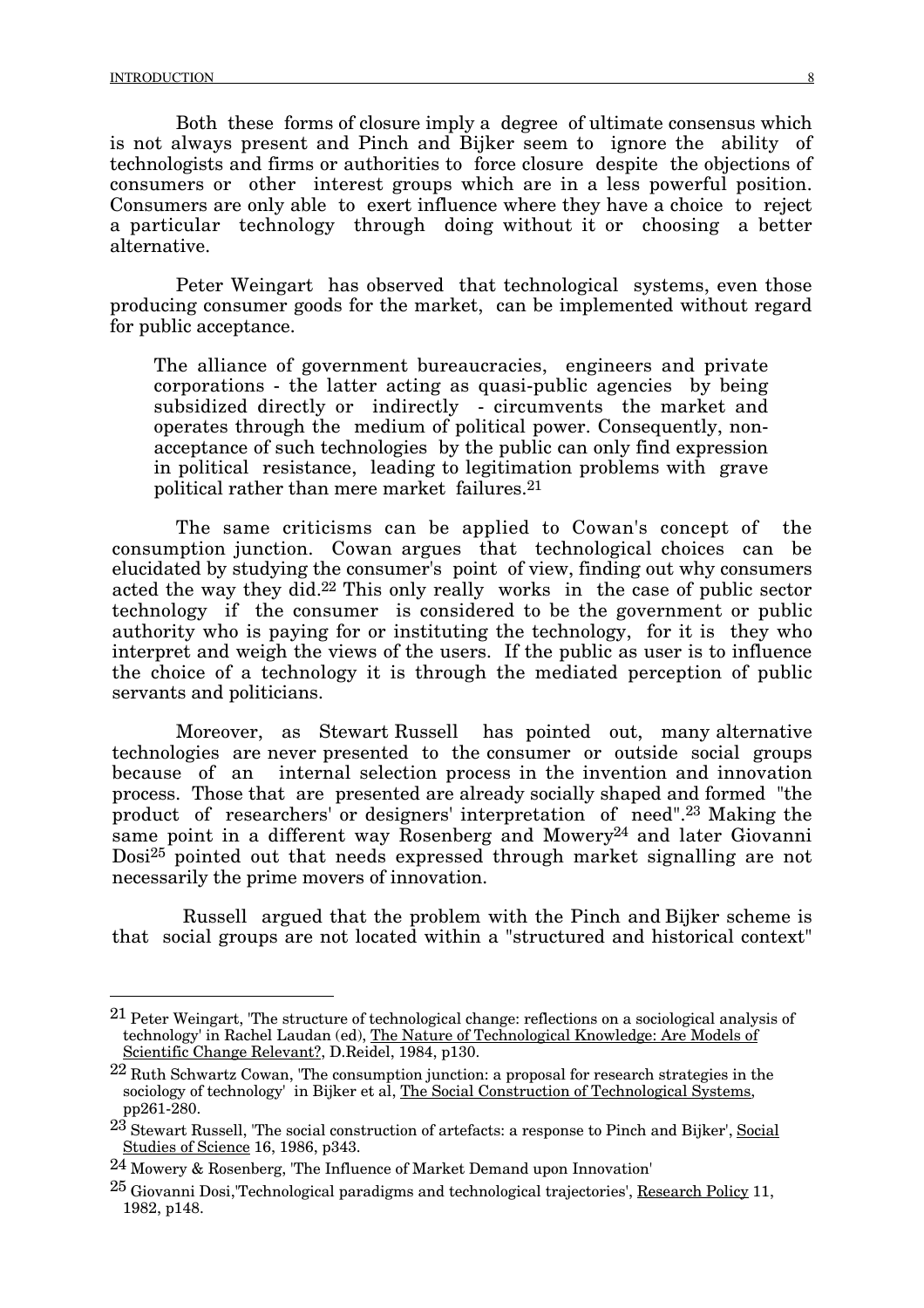and therefore the economic, political and ideological constraints and influences acting upon those groups are not taken into account. For this reason Pinch and Bijker failed to explain, for example, "why a workforce is excluded from the design of equipment it must use, or why a population suffering harm from a toxic effluent cannot bring about the adoption of a different chemical process."26

The mechanisms by which a particular alternative or artifact succeeds at the expense of other competing alternatives, therefore, remains unclear if consideration is only given to the various meanings attributed to that artifact. The reason that one set of artifactual interpretations triumphs over others still needs to be examined. The ideas of "rhetorical closure" and "redefinition" may well be generalizable tactics employed in technological controversies, but why some groups are able to apply them more effectively than others is the crucial question.

Emphasis on interpretive flexibility and negotiation can all too often lead to a neglect of the question of power, especially power in its material forms which enables some groups to control negotiation and sometimes arbitrarily limits interpretive flexibility. Politics and the uneven distribution of power and influence between social groups and actors make any simplistic view of a consensus process difficult to defend. In most technological controversies the role of vested interest groups, engineers and government authorities in shaping or overriding the views of less influential social groups needs to be considered.

### Engineers, Expertise & Influence

The power of engineers and government authorities in engineering decision making arises in part from the power that is accorded to government but also in part from the use which governments make of the authority which the community vests in its experts. The body of literature on expertise and its use is therefore relevant once the role of power in technological decision making is recognised. Even if one accords a more even spread of power between social groups interested in a technology, the use of experts in enrolling groups, redefining the problems or in rhetorical closure is essential.

Much was written in the 1970s on the use of experise by people in power by authors such as Benveniste<sup>27</sup>, Elliot & Elliot<sup>28</sup>, King and Melanson<sup>29</sup>, Mazur<sup>30</sup>, Macrae<sup>31</sup>, Primack & von Hippel<sup>32</sup>, Sklair<sup>33</sup> and Nelkin<sup>34</sup>. Dorothy Nelkin has

 <sup>26</sup> Russell, 'The social construction of artefacts', p336.

<sup>27</sup> Guy Benveniste, The Politics of Expertise, Croom Helm, London, 1972, p62.

<sup>28</sup> David Elliot & Ruth Elliot, The Control of Technology, Wykeham Publications, 1976.

<sup>29</sup> Lauriston King & Philip Melanson, 'Knowledge and Politics: Some experiences from the 1960s', Public Policy xx, Winter 1972, pp83-101.

<sup>30</sup> Allan Mazur, 'Disputes Between Experts', Minerva xi(2), April 1973, pp243-262; Allan Mazur, 'Opposition to Technological Innovation', <u>Minerva</u> xiii(1), Spring 1975, pp58-81.

<sup>31</sup> Duncan MacRae Jr, `Technical communities and political Choice', Minerva xiv(2), Summer 1976, pp169-190.

<sup>32</sup> Joel Primack & Frank von Hippel, Advice and Dissent: Scientists in the Political Arena, Basic Books, New York, 1974.

<sup>33</sup> Leslie Sklair, 'Science, technology and democracy' in Godfrey Boyle, David Elliot & Robin Roy (eds), The Politics of Technology, Longman & Open University Press, 1977.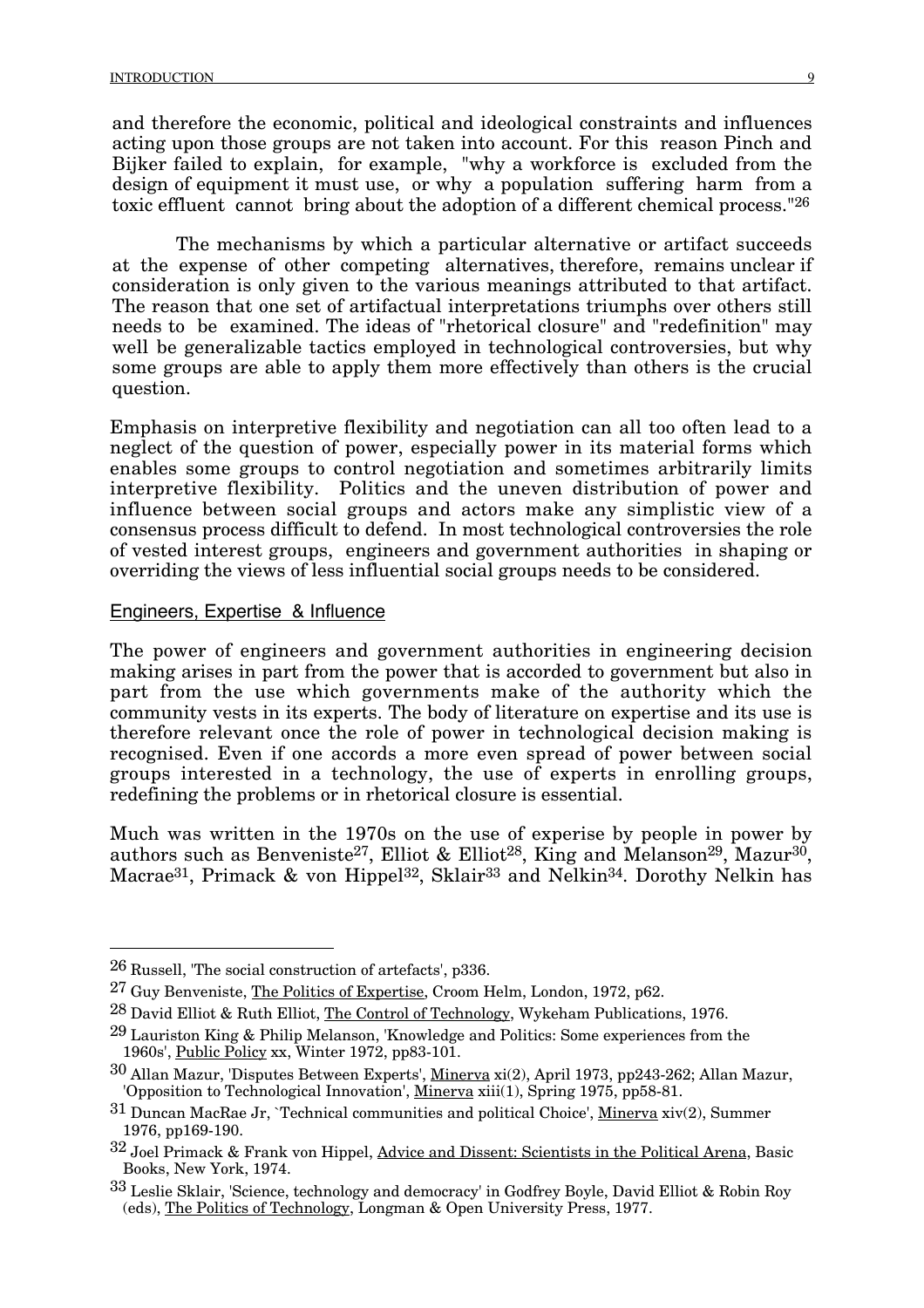written extensively on the subject. She has observed that it is not only knowledge, but also assumptions of rationality and objectivity, which lead the public to look to the experts for advice and solutions. She argued that government decisions are often defined as technical decisions and the issues at stake also as primarily technical. This is more comfortable for the policy makers.35 In this way, the decision appears to be subject to objective criteria that can be evaluated by the experts using economic and scientific models, calculations and statistics.36 Difficult issues such as conflicting interests do not have to be resolved and the alternatives can be compared solely on the basis of cost and effectiveness in solving the immediate problem.37 Defining a problem as technical also conveniently hides the political choice and priorities involved and reduces the debate to arguments over technical details.<sup>38</sup> Proposals can be "thrust upon the public as if they were non-controversial technical decisions".39 Unspoken objectives such as maximising economic growth and priorities afforded to industrial concerns do not become explicit.40

Leslie Sklair also noted the tendency of policy makers to want to keep issues confined to technical discussion, and in so doing avoid making their objectives and priorities explicit whilst ensuring that any argument is confined to an arena in which experts have authority. If it is admitted that a decision has social and political dimensions then it is much more difficult to maintain that only scientists and technologists should discuss and influence it.<sup>41</sup>

Various writers have observed how those in power use experts to legitimate decisions. Lauriston King and Philip Melanson noted that decision-makers can make use of the esteem given to experts in order to justify, legitimate and gain acceptance for their decisions.42 This does not mean, they said, that the technical considerations are foremost in making the decision. Rather "specialised knowledge merely becomes another weapon in the decision-maker's political arsenal".43

Similarly Joel Primack and Frank von Hippel argued that legitimation might merely involve invoking an authority as a substitute for evidence<sup>44</sup> or informing the public that the policy maker has consulted eminent experts, even if in fact the experts did not whole-heartedly support the proposal but reported confidentially so no one knows the difference. Instances have been reported

- 38 Harvey Brooks, `Scientific concepts and cultural change', Daedalus 94(1), Winter 1965, p68.
- $39$  Dorothy Nelkin & Michael Pollack, `The politics of participation and the nuclear debate in Sweden, the Netherlands, and Austria', <u>Public Policy</u> 25(3), Summer 1977, p355.
- 40 Nelkin, 'Scientists in an environmental controversy', p254.

 $34$  For example Dorothy Nelkin, 'Scientists in an environmental controversy', Science Studies 1, 1971, pp245-261; Dorothy Nelkin, `The political impact of technical expertise', Social Studies of Science 5, 1975, pp35-54; Dorothy Nelkin, ed, Controversy: Politics of Technical Decisions, Sage Publications, 1984.

<sup>35</sup> Nelkin, `The political impact of technical expertise', p36.

<sup>36</sup> Nelkin, Controversy, p18.

<sup>37</sup> Nelkin, `The political impact of technical expertise', p36.

<sup>41</sup> Sklair, 'Science, technology and democracy', p174.

<sup>42</sup> King & Melanson, 'Knowledge and Politics', pp88-9

<sup>43</sup> ibid., p100.

<sup>44</sup> Primack & von Hippel, Advice and Dissent, p72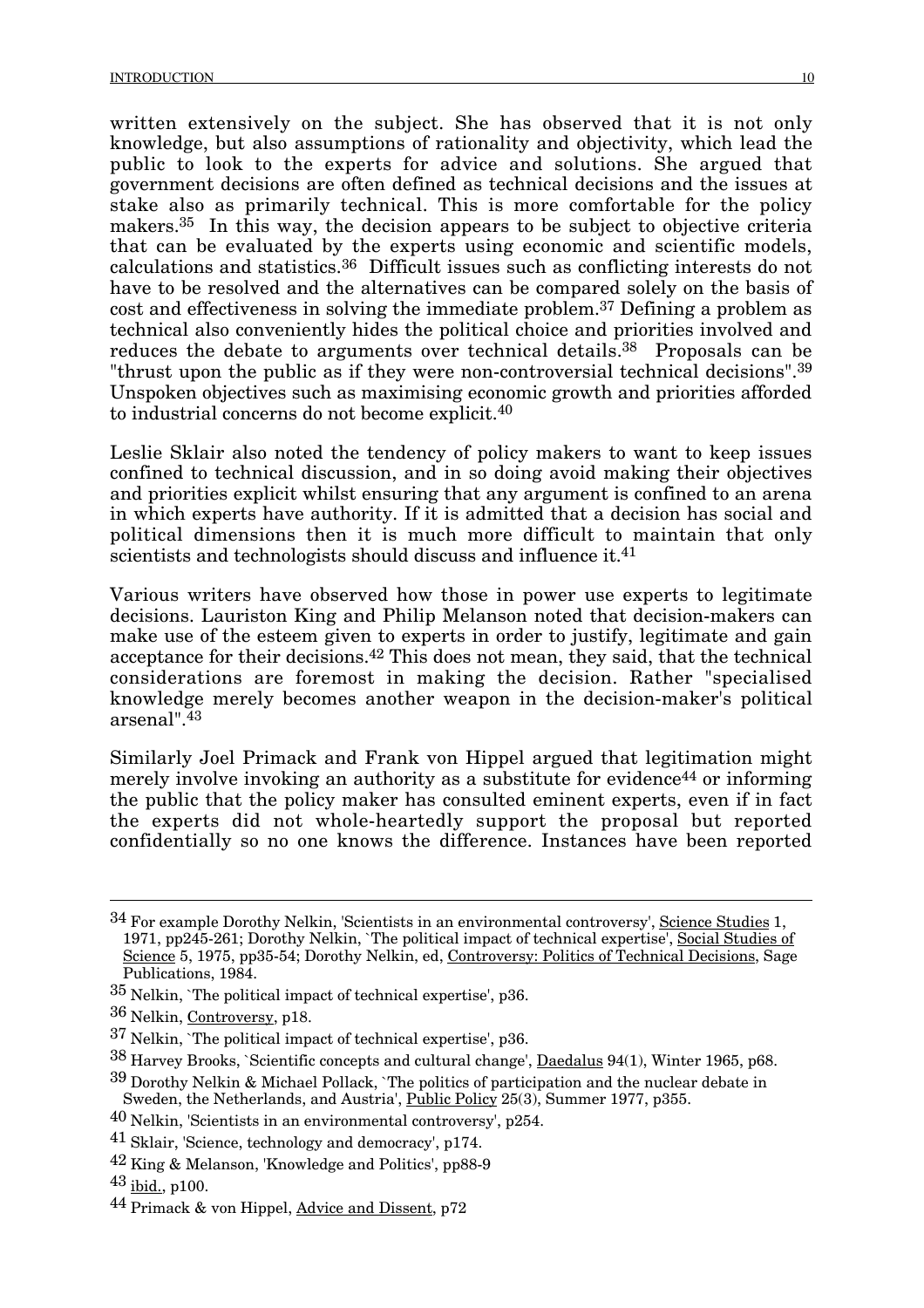where officials have selectively published expert reports, have summarised expert reports in a misleading way, have lied about expert reports, have suppressed information available only to them or have manipulated their advisers to ensure a favourable report.45

Duncan Macrae also pointed out that often a decision about a proposal will precede the detailed investigations, feasibility studies and environmental impact statements which are supposed to be enquiring into that proposal.

It is common for heads of organisations and their advisers to accept that their task is to authenticate or justify the policies previously chosen and to deny the validity of the arguments introduced in support of the alternative recommendations made by others.46

This requires that investigations be selective and damaging evidence be suppressed.47 Nelkin too agrees that technical advice can be slanted by using different criteria for collecting data and interpretations and studies based on diverse premises will require different sampling techniques.48

Guy Benveniste, in The Politics of Expertise, argued that one should not assume that experts are fooled by the pretensions that a problem is totally technical. Most engineers are fully aware of the political dimensions of the decisions they make and the advice they give but they cannot make those political dimensions explicit for fear of undermining the faith others have in expertise.<sup>49</sup> They must appear to be apolitical for, after all, they are not elected and it is their perceived neutrality which allows them to have power.

a principal function of the apolitical definition of the policy expert's role is the exact opposite of the definition: it provides access to social power without political election.50

Benveniste also notes that organisations are able to consolidate a monopolistic position by either acquiring widespread external professional consensus on their proposals or by "creating a large integrated research team whose advice cannot easily be dismissed".51 When widespread consensus is not feasible, organisations can limit outside interference by resorting to secrecy or by not allowing the public enough time to study the huge amount of research data that it has produced before the decision is made.52

Similarly King & Melanson pointed out that expertise is not equally available to all those who might wish to use it to support their case and it thus becomes an "instrument of power and privilege".53 Sklair also argued that public access to

 <sup>45</sup> Primack & von Hippel, Advice and Dissent, pp34-5.

<sup>46</sup> MacRae, `Technical communities and political Choice', p177.

<sup>47</sup> ibid., p177.

<sup>48</sup> Nelkin, `The political impact of technical expertise', p45

<sup>49</sup> Benveniste, The Politics of Expertise, p62.

<sup>50</sup> ibid., p65

<sup>51</sup> ibid., p126.

<sup>52</sup> ibid., p128.

<sup>53</sup> King & Melanson, 'Knowledge and Politics', p100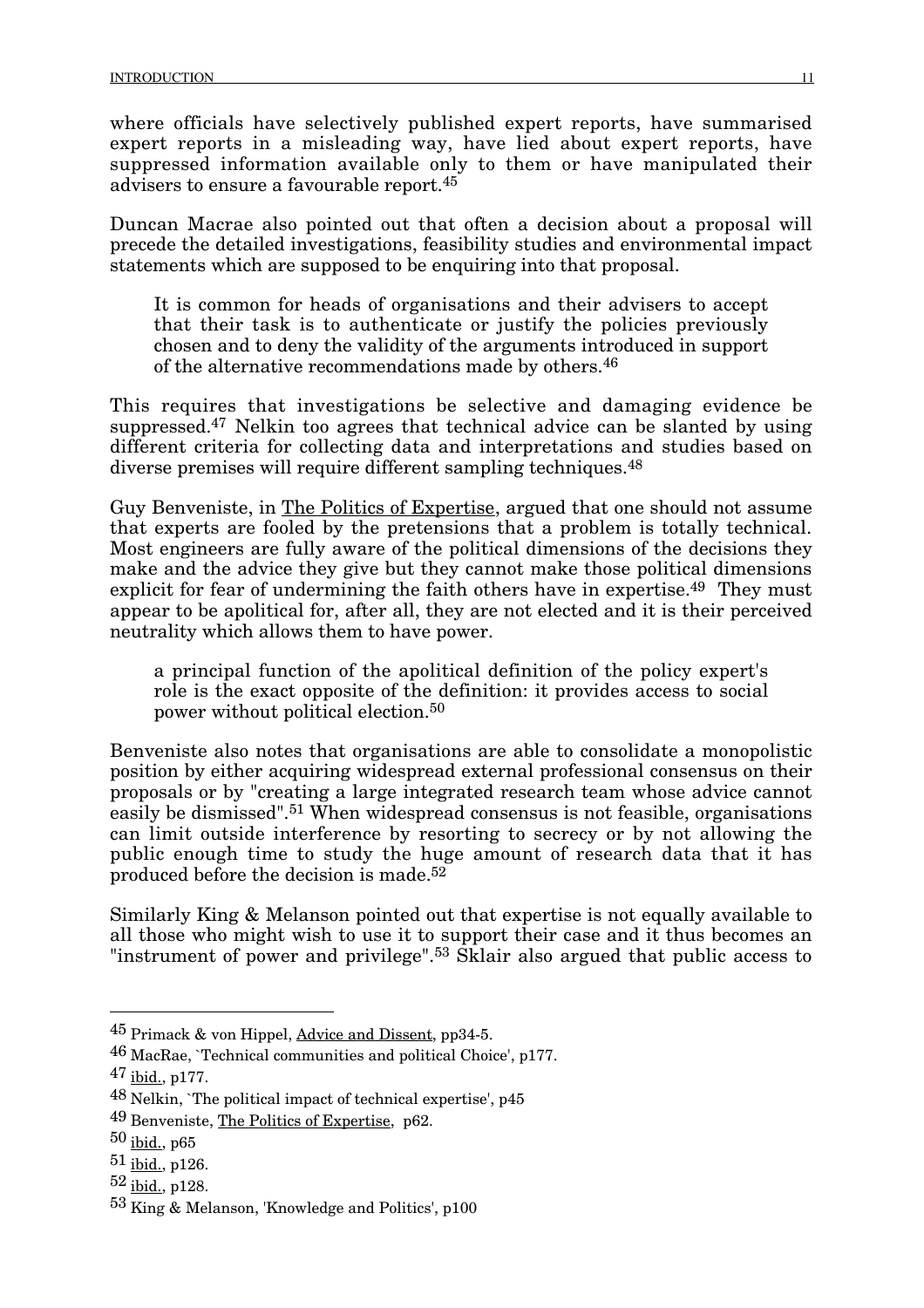debate is further limited by the use of specialist jargon and making reports overbearingly and unnecessarily technical and esoteric.54 Nelkin said that by hiring their own experts opponents of a technological project can either question the evidence put forward by government experts or point to evidence that has been ignored. Debate, however, tends to remain focussed on technical issues rather than the conflicts over values and priorities which are really at the heart of any disagreement.

Thus power hinges on the ability to manipulate knowledge, to challenge the evidence presented to support particular policies, and technical expertise becomes a resource exploited by all parties to justify their political and economic views. In the process, political values and scientific facts become more difficult to distinguish.<sup>55</sup>

More recently authors such as Barry Barnes<sup>56</sup>, David Edge<sup>57</sup>, David Dickson<sup>58</sup>, Arie Rip<sup>59</sup> and Michael Pollack<sup>60</sup> have also contributed to the literature on experts, covering much of the same ground in new ways. Barnes and Edge demonstrated how the credibility of experts cannot be established by strictly logical arguments and that credibility depends upon the consensus between experts; where experts disagree their influence is weakened. Moreover they argued that power is not only achieved by access to expertise but also by being able to define rationality, define who are the experts and the bounds of their expertise and by being able to control the terms of disputes.<sup>61</sup>

Barnes highlighted the way our society has come to rely on and trust experts because of the impossibility of examining each argument and claim on its merit alone. The "high division of intellectual labour" in our society means that it is necessary to grant authority to knowledge specialists.62 However he went on to show how the authority of science is extended beyond its accepted bounds and how some experts merely "take on the trappings of science, its symbols and rituals, and thereby seek to clothe themselves in scientific authority." 63

As previous writers have done Barnes pointed to the ways in which experts are called upon to provide justifications and legitimations rather than technical knowledge. But he went on to argue that the rewards and privileges the expert gets for his/her role in the decision-making process are accompanied by a price of anonymity and confidentiality. Experts must pass all their information upwards to those in power and keep it from the rest of society, thereby ensuring that they are subservient to those in power and are unable to use their information for

62 Barnes, About Science, p83.

 <sup>54</sup> Sklair, 'Science, technology and democracy', p173

<sup>55</sup> Nelkin, Controversy, p17

<sup>56</sup> Barry Barnes, About Science, Basil Blackwell, 1985.

<sup>57</sup> Barry Barnes & David Edge, eds, Science in Context: Readings in the Sociology of Science, Open University Press, Milton Keyes, 1982.

<sup>58</sup> David Dickson, The New Politics of Science, Pantheon Books, New York, 1984.

<sup>59</sup> Arie Rip, 'Experts in Public Arenas' in Harry Otway & Malcolm Peltu (eds), Regulating Industrial Risk, Butterworths, 1985, pp94-110.

<sup>60</sup> Michael Pollack, 'Public Participation' in Otway, Regulating Industrial Risk, pp76-93.

<sup>61</sup> Barnes & Edge, Science in Context, introduction to part 5.

<sup>63</sup> ibid., p96.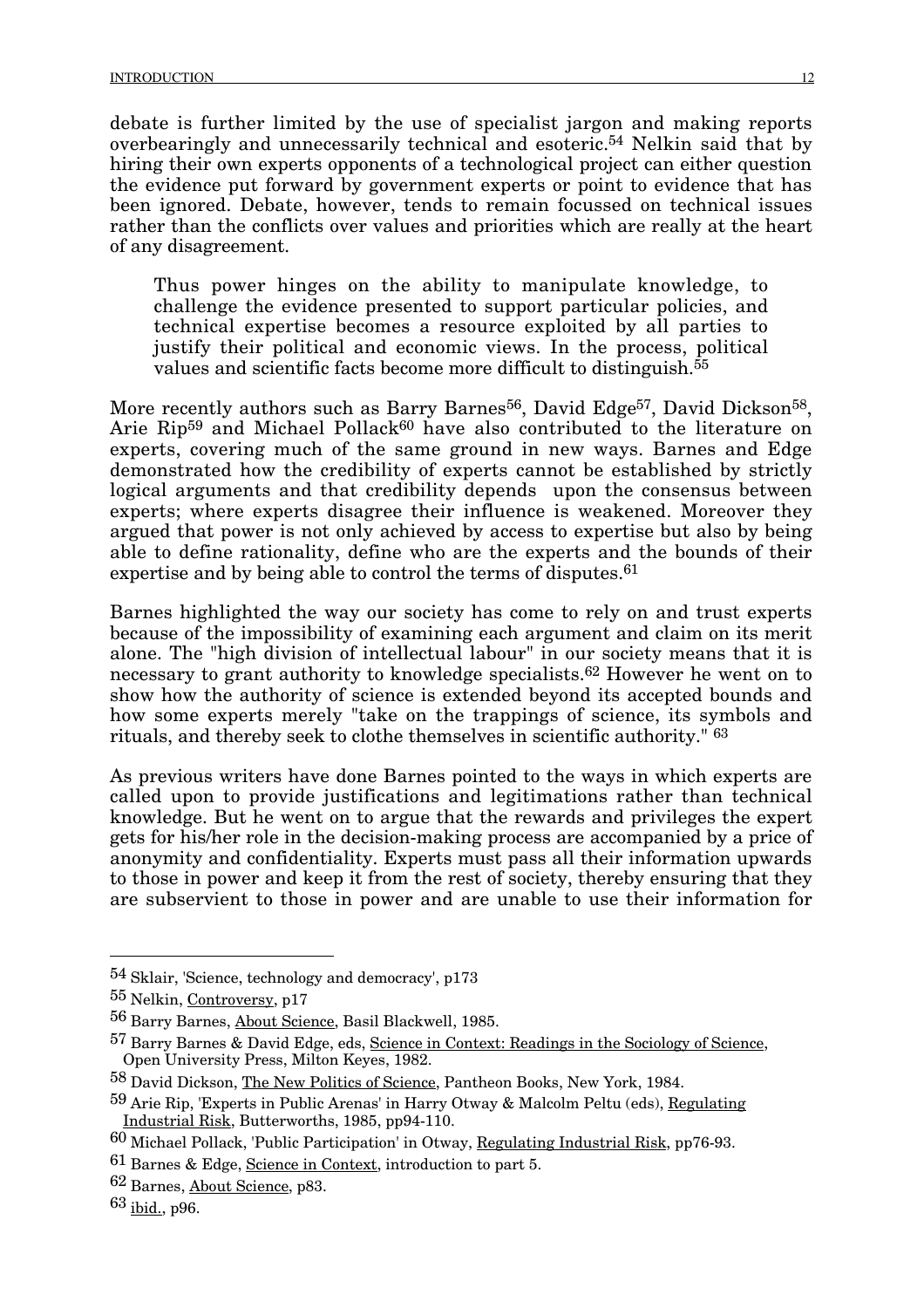other ends. Their own role and that of the public in the decision making is thereby restricted.64

Dickson recognised two approaches when dealing with technological controversies. The 'technocratic approach' is the search for a rational solution agreed to by experts and requires solutions to "display both technical efficiency and economic rationality". The 'democratic approach' seeks to maximise participation in decision making and argues that a redistribution of power is just as likely to achieve a favourable outcome as anything the experts will come up with; humane and socially just solutions are sought.<sup>65</sup> Whilst there was increasing pressure for the second approach to be taken, those in power have done their best to gain control of and limit the possibilities of such mechanisms as technology assessment, which were supposed to meet the demands for greater participation in setting technological goals.66

Dickson also argued that a move towards a greater role for science in regulation has been used as a way of hindering and manipulating regulation by demanding proof and certainty where uncertainties and judgements are involved and by defending decisions on the grounds that they were dictated by science when political factors influenced the decision.

arguments about rationality are used to limit the substantive content and impact of rationality itself-or, more accurately, to defend restrictions on regulations against external criticism.67

The politics of expertise literature, clearly recognises that technological decisionmaking is a social and political activity which is often portrayed as a purely technical process. However much of this literature focuses on scientists rather than engineers, and often scientists employed in the role of adviser rather than on engineers employed to design and execute technological projects and to defend the choice of technology in that project. Moreover,there is a tendency to place the expert in a subservient role as adviser and to concentrate on the policy maker as decision maker without exploring the extent to which the relationship is a two way process in which an expert may attempt to manipulate the politician and influence the decision by exploiting the dependence of the politician on him/her for information. Because of this the ideologies or values of that expert are not examined.

This latter angle, with respect to engineers, is covered more fully in the sociological literature. There have been various studies of the social backgrounds of engineers, their personalities, qualities, interests, attitudes, reasons for choosing engineering, professional associations, their work situations and even their ethics.68 There has been relatively little study of engineers and their

 <sup>64</sup> ibid., p100.

<sup>65</sup> Dickson, The New Politics of Science, pp219, 264-5.

<sup>66</sup> ibid., pp219-256.

<sup>67</sup> ibid., p264.

<sup>68</sup> For example Robert Perrucci & Joel Gerstl (eds), The Engineers and the Social System, John Wiley & Sons, 1969; J.E.Gerstl & S.P.Hutton, Engineers: The Anatomy of a Profession, Tavistock Publications, 1966; Stanley Hutton & Peter Lawrence, German Engineers: The Anatomy of a Profession, Clarendon Press, 1981; E.G.Semler (ed), The Engineer and Society,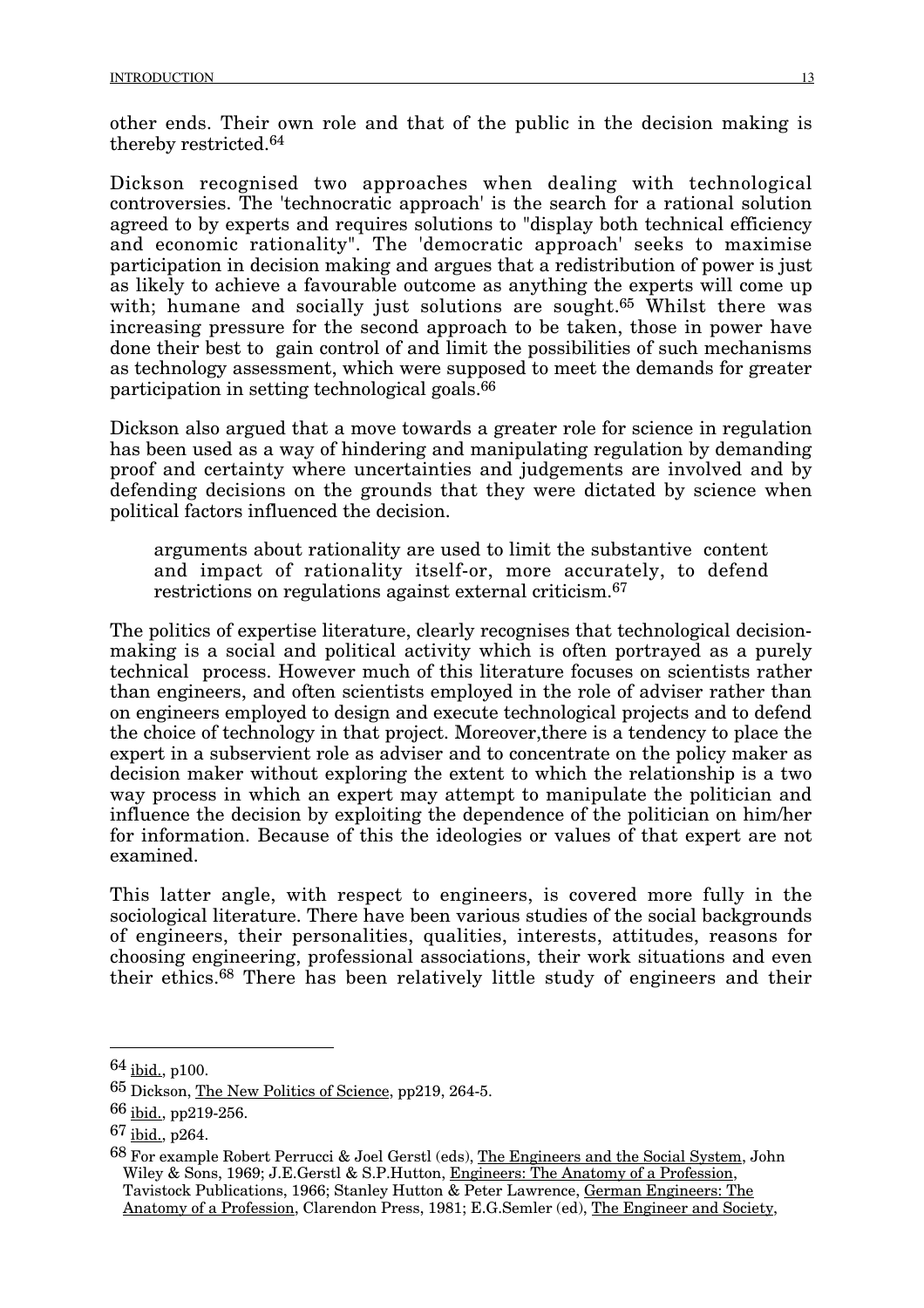history.<sup>69</sup> Two notable works in this area, which have attempted to elucidate the ideology and social relationships of engineers through the study of the history of the engineering profession, have been Edwin Layton's The Revolt of the Engineers70 and David Noble's America by Design.71

Layton traced the emergence of a professional identity amongst engineers which embraced three key elements; the engineers' self-image as agents of technological change and progress, as unbiassed logical thinkers, and as socially responsible for ensuring the benevolence of technological change. Layton argued that the engineering ideology, which emphasised the superiority of engineers, was accompanied by a dissatisfaction with status and the lack of autonomy of engineers in their work. Engineers felt they were well suited to be society's leaders, to control public works and to solve social problems by the application of logic and scientific principles. This ideology was distinctly elitist and hierarchical. Engineers did not have great faith in democracy and felt that some people were better able to judge things than others.

A more recent study of American and Canadian engineers specialising in water resources problems found that this ideology persists. Engineers were sceptical about involving the public in their decisions. The public were seen to be illinformed and irrational with such a wide range of opinions that decision-making became impossible. The engineers considered themselves to be more effective decision-makers than other professionals because they were "precise and accurate" and took a practical view rather than an idealistic one.72

Sociological studies have also studied what professionalism means to engineers. Kenneth Prandy concluded that professionalism, in the case of engineers, was an expression of a status ideology that, unlike the ideology of class consciousness, accepted the "employers' ideology of stratification". Engineers accepted the existing hierarchical relationships within society because they were "employed in positions in which they either share directly in the exercise of authority, or in which their work gives them the feeling of being close to management.<sup>"73</sup> Put another way, technologists support a social system which grants favour and influence to educated elites.74

Layton similarly concluded from his historical study that engineers have unquestioningly accepted "the structure, power and basic ideological principles of business."75 Noble went one step further in saying that engineers have not only

69 Hughes, 'Emerging Themes in the History of Technology', p703.

73 Kenneth Prandy, Professional Employees: A Study of Scientists and Engineers, Faber & Faber, London, 1965, p185.

Institution of Mechanical Engineers, London, 1973; Robert Perrucci & Joel Gerstl, Profession Without Community: Engineers in American Society, Random House, New York, 1969.

<sup>70</sup> Edwin Layton Jr, The Revolt of the Engineers: Social Responsibility and the American Engineering Profession, Cape Western Reserve University, Cleveland and London, 1971.

<sup>&</sup>lt;sup>71</sup> David Noble, America by Design: Science, Technology and the Rise of Corporate Capitalism, Alfred A Knopf, New York, 1977.

<sup>72</sup> W.R.Derrick Sewell, `The role of perception of professionals in environmental decisionmaking', in Keith Attenborough et al (eds), Pollution: the Professionals and the Public, Open University Press, 1976, p151.

<sup>74</sup> Stuart Umpleby, 'Is greater citizen participation in planning possible and desirable?' in Boyle et al, The Politics of Technology, p234.

<sup>75</sup> Layton, The Revolt of the Engineers, p67.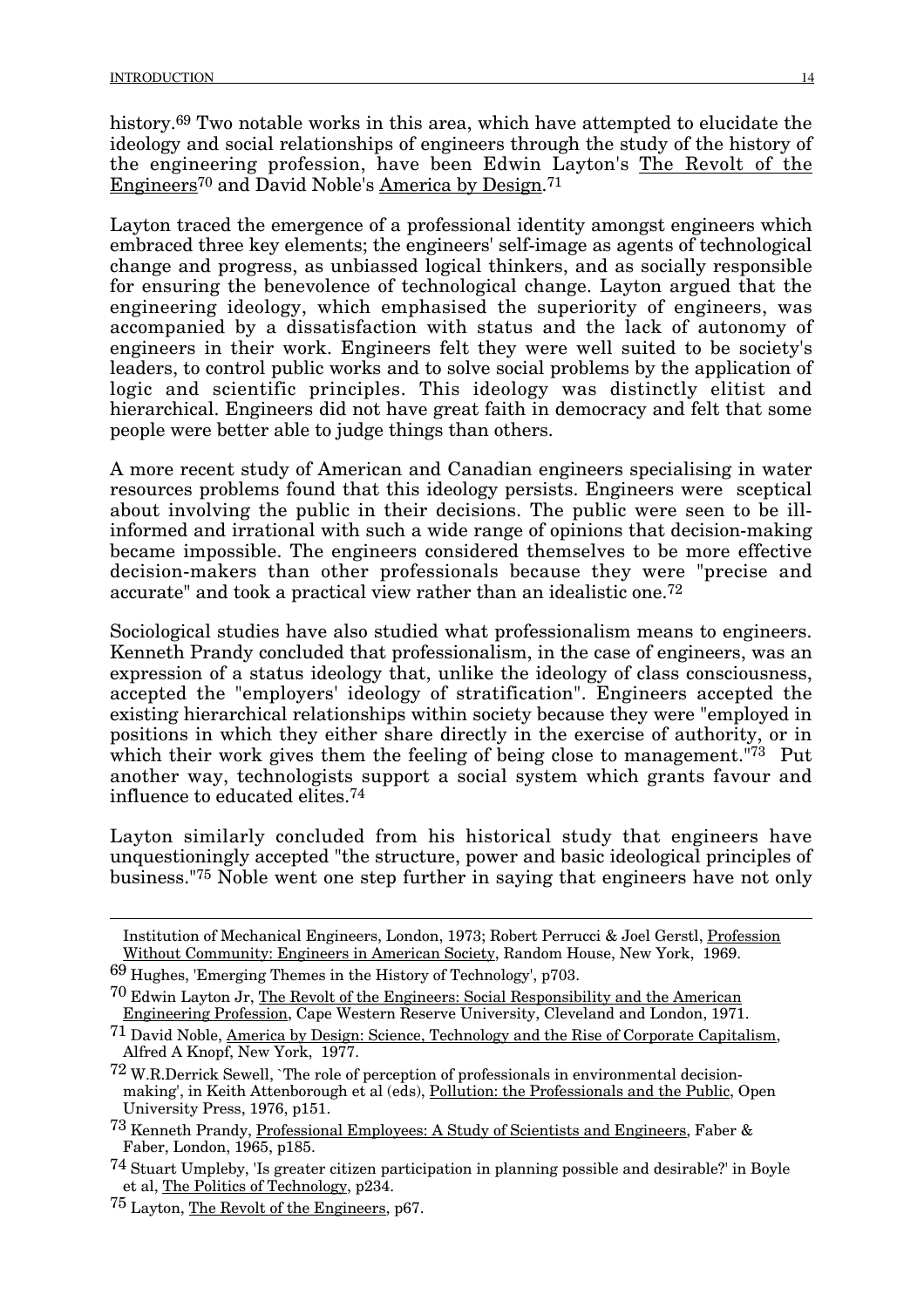incorporated capitalist values but also came into being expressly to serve the purposes of the capitalist.76 In a later book Noble argues that technical people rely upon their ties with power because it is access to power and resources that allows them to dream big and have their designs built.77 It is no accident, he said, that the best engineering designs are well suited to the requirements of those in power. Noble also claimed that science and technology were about control, manipulation of nature and the construction of devices to improve human power over events. Engineers can hardly help themselves from getting all caught up in such endeavours "propelled by enthusiasm and a will-to-power".78

Two recent sociological studies of engineers by Peter Whalley and Robert Zussman also conclude that the engineers in their studies have incorporated business values. Zussman argues that "cost is itself a criterion of technical efficiency" which must be considered along with the physical properties of the materials. Engineering is viewed by engineers as a means to achieve corporate goals rather than an end in itself.79 An earlier study by Richard Ritti also found that engineers placed greater importance on having the opportunity to help their employing company increase its profits than on any technical goals such as exploring new technologies or establishing their own professional reputation.<sup>80</sup> Whalley suggests that engineering employees "are socialised and selected from the beginning to accept the legitimacy of both bureaucratic authority and the dominance of business values." These are secured by a career structure which rewards the trustworthy.81

Most studies of engineering ideology and behaviour have focussed on engineers working in private industry rather than in the public sector and there still remains the question of whether engineers who do not work in the private sector still incorporate or even sympathise with business values, whether they take on just as easily the values of their employer if that employer is a government body; and to what extent economic measures of performance prevail.

#### Engineering Practice

The sociological and historical material on engineers highlights the ideologies and values and alliances of engineers. But most studies of engineers have not attempted to link their findings with the content of engineering design.82 Also very little work indeed has been done on the philosophy of engineering compared with the vast studies in the philosophy of science.

 <sup>76</sup> Noble, America by Design, p34.

<sup>77</sup> David Noble, The Forces of Production: A Social History of Industrial Automation, Knopf, New York, 1984, p44.

 $78$  ibid., p46.

<sup>79</sup> Robert Zussman, Mechanics of the Middle Class: Work and Politics Among American Engineers, University of California Press, 1985, pp121-3.

<sup>80</sup> Richard Ritti, The Engineer in the Industrial Corporation, Columbia University Press, 1971, pp48-9.

<sup>81</sup> Peter Whalley, The Social Production of Technical Work: The Case of British Engineers, MacMillan, 1986, p124.

<sup>82</sup> Donald, McKenzie & Judy Wajcman (eds), The Social Shaping of Technology: How the Refrigerator Got Its Hum, Open University Press, 1985, pp297-8..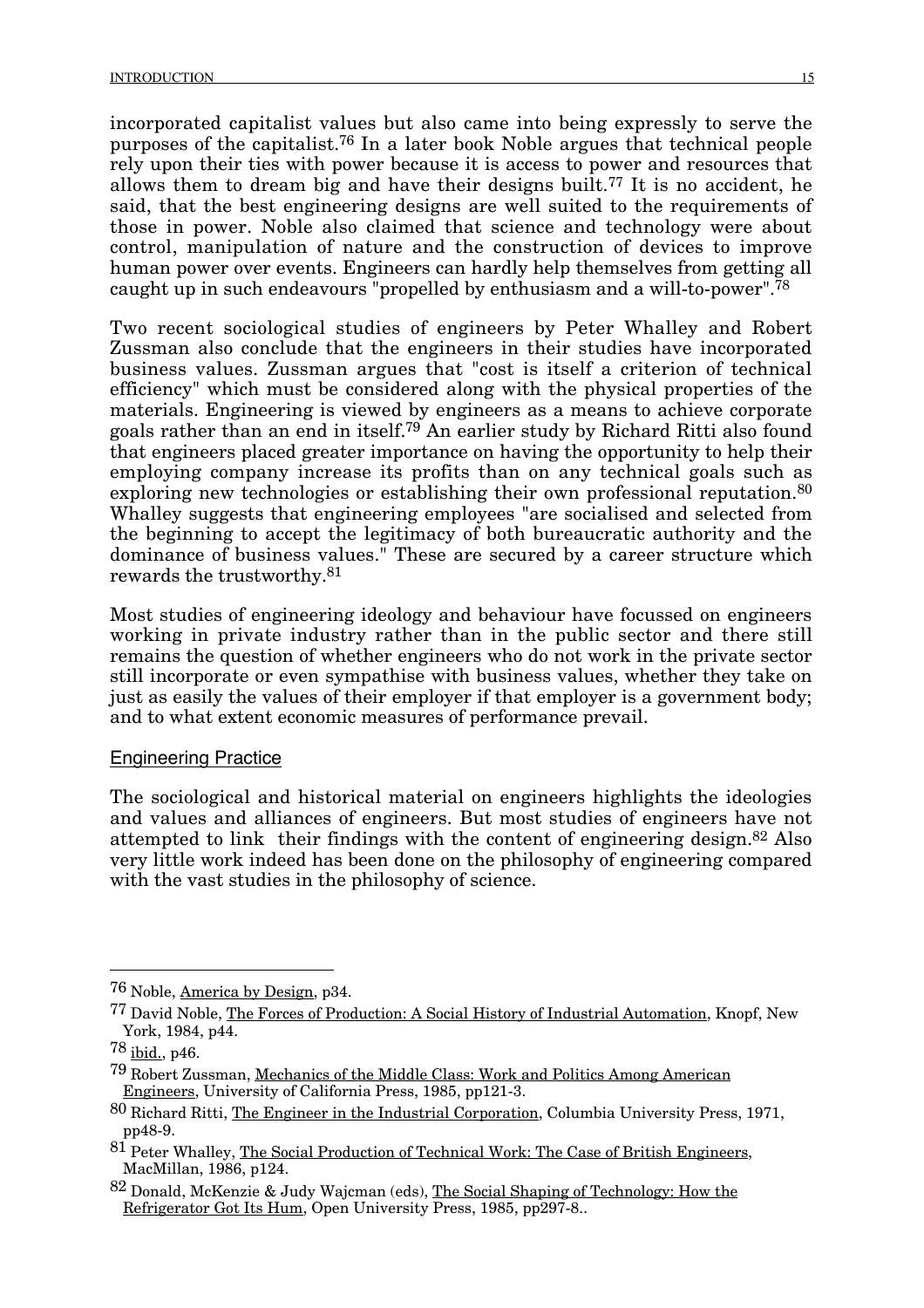Engineers have power in the shaping of technology from two different sources. As experts they can align themselves with those in power and as the originators and designers of technology they occupy a central position in the shaping of technologies before they are even subject to wider debate and competition. Even after the technologies are conceived, in a very real sense many of the views and interpretations of the other social actors are filtered and reinterpreted through the perceptions of the engineers who continue to design and reshape the technologies and decide on their configurations.

Some writers have considered the design process itself. J.Christopher Jones<sup>83</sup> and Christopher Alexander<sup>84</sup> examined pre-engineering design methods to highlight some of the key features of modern design. These authors noted the increasingly self-conscious nature of design, the distancing of design from construction, the consequent division of labour, the need to use models, both physical and abstract, and the increasing removal of the designer from the context of their work.

Eugene Ferguson observed the move away from non-verbal thinking to more analytical and scientific modes of thought as drawing the engineer away from the "complexities of the real world". He suggested that too much emphasis on analysis could leave the way open for stupid mistakes and wrote of the "chaos that results when design is assumed to be primarily a problem in mathematics."85

Arnold Pacey also regretted the way design seems to be divorced from the end use context of technological products. He argued that engineers overemphasise construction and neglect maintenance, operation and use. This occurs, he said because of the orientation towards problem solving rather than problem prevention amongst technologically trained experts. He also noted that maintenance work, unlike construction, is inconspicuous, routine, repetitive and even tedious work.86 Henry Petroski singled out the use of computers in particular as further increasing the separation of the designer from the context of their work and from an intuitive grasp of whether computed results are realistic. Engineers, he said, can gain an "unwarranted confidence" in the numbers they come up with using their computer models.87

Petroski', in To Engineer is Human gave an important insight into the experimental nature of engineering design. He pointed out that engineering construction is uncertain by its very nature and that engineers learn more from failures than from successes. He explained how engineers are always trying to reduce the cost of their structures by reducing the materials used and this causes a tendency to reduce safety factors when a design method appears to be continuously successful. In this way "successful structural concepts devolve into

 <sup>83</sup> J.Christopher Jones, Design Methods: Seeds of Human Futures, 1980 edition, John Wiley & Sons, 1980.

<sup>84</sup> Christopher Alexander, Notes on the Synthesis of Form, Harvard University Press, 1970.

<sup>85</sup> Eugene Ferguson, 'The Mind's Eye: Nonverbal Thought in Technology', Science 197(4306), 26 August 1977, pp834-5.

<sup>86</sup> Arnold Pacey, The Culture of Technology, Basil Blackwell, 1983, chapter 3.

<sup>87</sup> Henry Petroski, To Engineer is Human: The Role of Failure in Successful Design, St Martins Press, New York, 1985, chapter 15.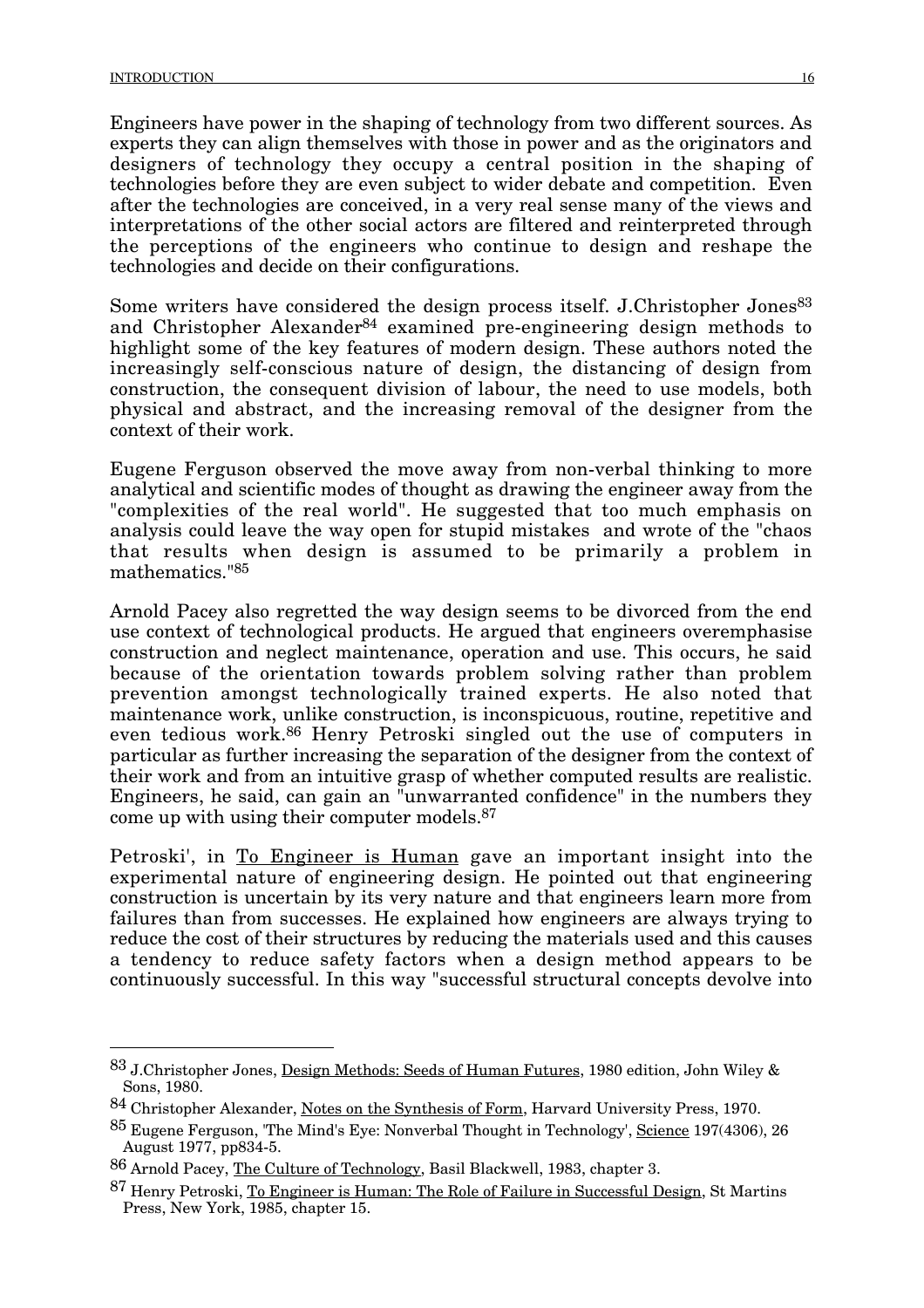failures."88 D.I.Blockley makes the same observation about design rules. He says that in time a design rule may be extended under economic pressures "until an accident occurs which will define the boundary of its use." <sup>89</sup> Both Petroski and Blockley are structural engineers who apply their analysis to structural engineering. However, other writers have also emphasised the experimental nature of engineering in general.90

Recent scholars in the field of technology studies have looked to the parallel but more developed field of history and philosophy of science for approaches to their work. For example, Kuhn's work on the nature of scientific revolutions and the every day, "normal" work of scientists<sup>91</sup> has been found to yield analogies in the area of technological change and engineering practice. Edward Constant, 92 David Wojick<sup>93</sup> and Giovanni Dosi<sup>94</sup> have made notable contributions in this vein.

Constant argued that the routine work of engineers and technologists, which he called 'normal' technology, involves the "extension, articulation or incremental development" of existing technologies. A technological tradition, Constant said, is subscribed to by engineers and technicians who share common educational and work experience backgrounds. The tradition relates to a field of practical endeavour rather than to any academic discipline.<sup>95</sup> Rachel Laudan argued that the function of traditions is to allow technologists to focus on potentially solvable problems and to provide the methods with which to solve those problems.96

Dosi described a technological paradigm as "an "outlook", a set of procedures, a definition of the "relevant" problems and of the specific knowledge related to their solution."97 Such a paradigm, Dosi said, embodies strong prescriptions on which technological directions to follow and ensures that engineers and the organisations for which they work are "blind" to certain technological possibilities. Dosi identified a technological paradigm in four dimensions. The first related to the generic tasks to which it is applied and the second to the material technology it selects. The third related to the physical/chemical properties it exploits and the fourth dimension was the technological and

 $88$  ibid., p163.

<sup>89</sup> D.I.Blockley, The Nature of Structural Design and Safety, Ellis Horwood, Chichester, 1980, p75.

<sup>90</sup> Mike Martin & Roland Schnzinger, Ethics in Engineering, McGraw-Hill, 1983; Jerry Gravander, 'The Origin and Implications of Engineers' Obligations to the Public Welfare', PSA 1980 2, 1980, pp443-55.

<sup>91</sup> Thomas Kuhn, The Structure of Scientific Revolution, 2nd edition, University of Chicago Press, 1970.

<sup>92</sup> Edward, Constant, 'Communities and hierarchies: structure in the practice of science and technology' in Rachel Laudan (ed), The Nature of Technological Knowledge: Are Models of Scientific Change Relevant?, D.Reidel, 1984.

<sup>93</sup> David, Wojick, 'The structure of technological revolutions' in George Bugliarello & Dean Boner (eds), The History and Philosophy of Technology, University of Illinois Press, 1979.

<sup>94</sup> Dosi, 'Technological Paradigms and Technological Trajectories'.

<sup>95</sup> Constant, 'Communities and hierarchies', p29.

<sup>96</sup> Rachel Laudan, 'Cognitive change in technology and science' in Laudan, The Nature of Technological Knowledge, p95.

<sup>97</sup> Dosi, 'Technological Paradigms and Technological Trajectories', p148.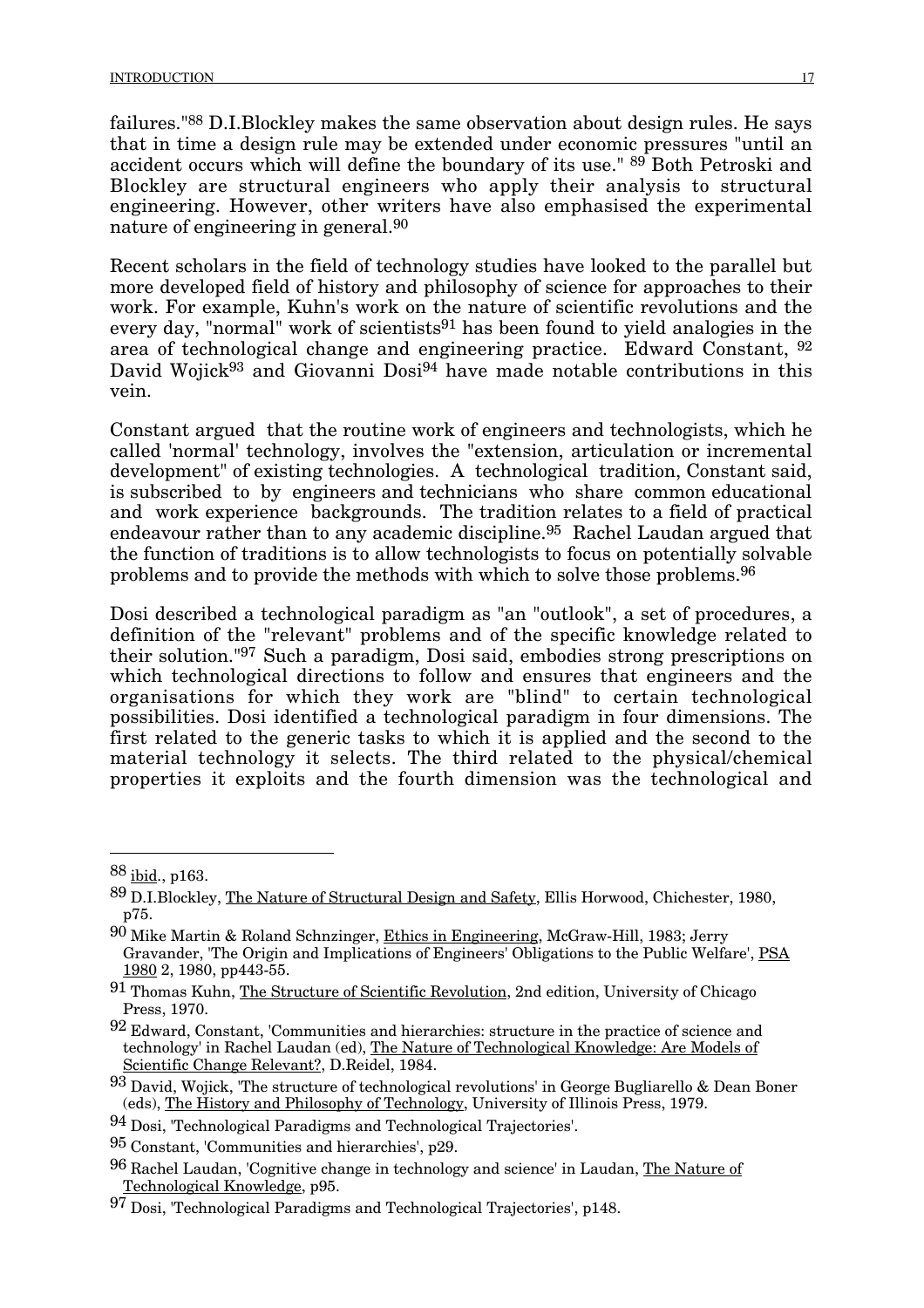economic dimensions and tradeoffs which are associated with it. These tradeoffs, he said, provided the direction for improvement of the technology.98

Richard Nelson and Sidney Winter also observed that there is sometimes a technological "regime" or paradigm operating which relates to the technicians beliefs about what is feasible or at least worth attempting. They put forward a more convincing explanation of why technological change within a paradigm seems to follow certain directions.

The sense of potential, of constraints, and of not yet exploited opportunities, implicit in a regime focuses the attention of engineers on certain directions in which progress is possible, and provides strong guidance as to the tactics likely to be fruitful for probing in that direction. In other words, a regime not only defines boundaries, but also trajectories to those boundaries.99

In many cases, Nelson and Winter argued, those directions involve improvements to major components of a system. Similarly Laudan said that problems tackled within a tradition tend to be those of cumulative improvement.

There seems to be some confusion in various accounts of technological development between technological research and technological practice. Nelson and Winter's notion of a technological regime, and to a lesser extent Constant and Dosi's concept of a paradigm, seem to focus on the research and development of technology rather than its application. But the idea of a technological regime or paradigm is even more appropriate to the practice of engineering where the practitioner seeks to apply a selected technology in a specific location and situation. The paradigm or regime defines the range of technologies which such an engineer draws upon for such purposes and therefore determines 'normal' practice.

Wojick concentrated more on engineering practice in his description of technological paradigms and he said that 'normal' technology involved the "artful application of well-understood and well-recognised decision-making procedures". In this way there is no ambiguity or doubt about what counts as a good solution within the engineering community.<sup>100</sup>

Not all writers agree about the degree to which Kuhn's work can be applied to technology. It is generally agreed that the work of engineers exhibits some of the qualities of "normal" science in that research is generally of a gradual cumulative nature, making improvements on past achievements and that solutions are sought from within a restricted range of possible solutions. Similarly practice is based on applying the appropriate technological methods from an arsenal of "tried and true" methods. The main points of contention have been whether the idea of a technological paradigm as a "supertheory" or even a set of shared beliefs, values and techniques, is too vague, whether a

 <sup>98</sup> ibid.

<sup>99</sup> Richard Nelson & Sidney Winter, 'In search of useful theory of innovation', Research Policy 6, 1977, p57.

<sup>100</sup> Wojick, 'The structure of technological revolutions', p241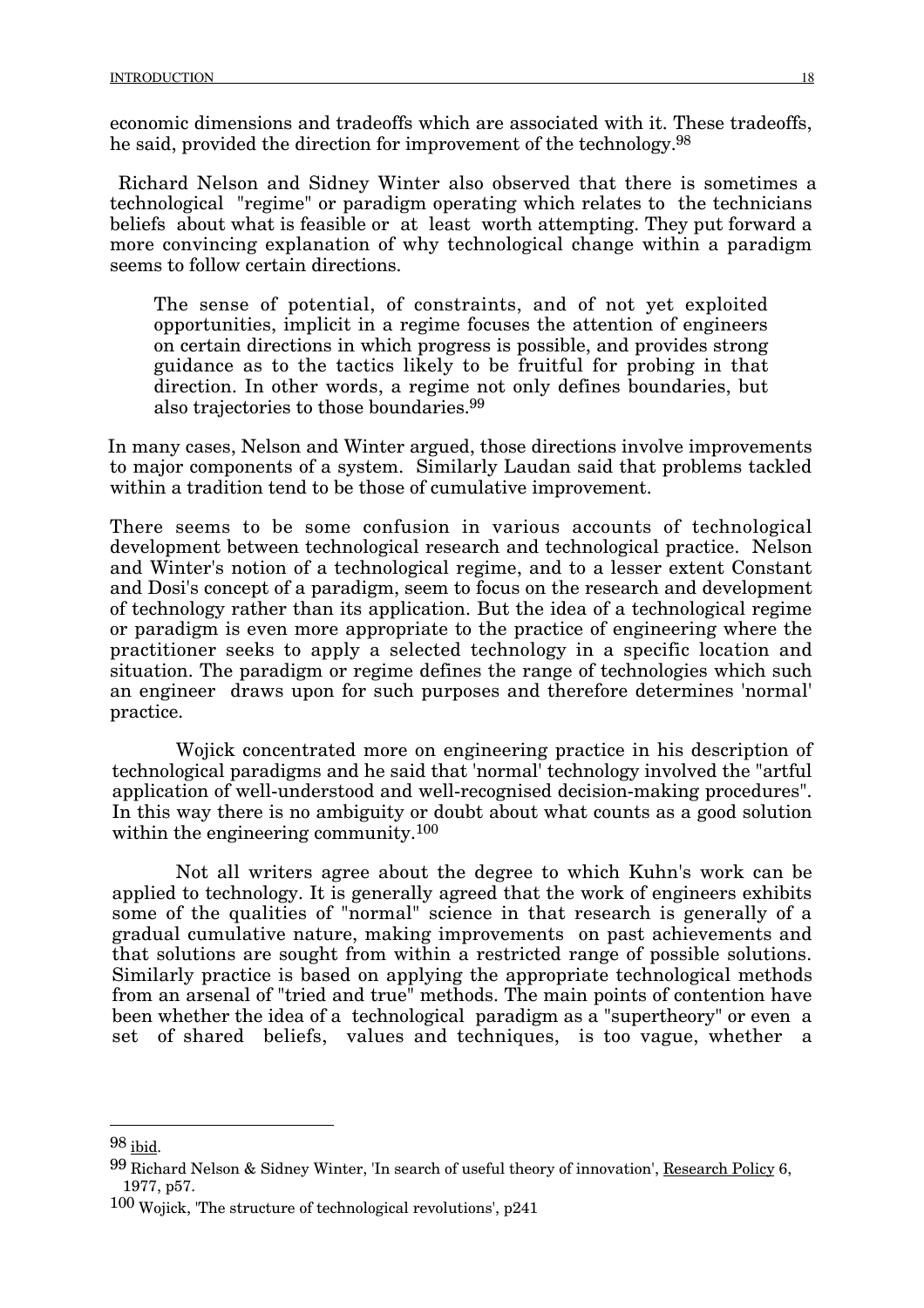paradigm must be based on an exemplar<sup>101</sup> and whether a technological community is analogous to a scientific community.

The problems with the application of Kuhn's concept of paradigms and scientific revolutions to technology come to the fore when applied to paradigm change or the "technological revolution" that would be analogous to the scientific revolution. Kuhn argued that scientists become aware of anomalies in the paradigms they are working within when there is a recognition by scientists that "nature has somehow violated the paradigm-induced expectations".<sup>102</sup> Contradictions between theory and reality are not sufficient to dislodge an engineering paradigm which is, after all a social construction. The utility of such a social construction having been socially negotiated, the interested parties must then agree about its disutility.

A similar problem is associated with the systems approach. Hughes has coined the term "reverse salient" to describe the situation where components fall behind or out of line as a technological system evolves. This impedes the growth of the whole system.103 Hughes argued that when a reverse salient can't be corrected within the context of the existing system then the problem becomes radical and the solution may bring about a new and competing system. Whilst engineers perceive their technologies to be successful, to "work", their traditional practice is reconfirmed and the incentive to have such a perception is great. MacKenzie argued that reverse salients depend on goals, actors and what is solvable. Moreover, because the rewards from solving critical problems are great, there is a tendency to identify as critical those problems which are seen by the engineers to be solvable.104 "Critical" anomalies and "incorrectable" reverse salients are designated as such by the actors involved, they are not in the nature of the world or the system.

Nonetheless some writers have tried to make analogies with Kuhn's concept of anomalies. Constant identified "presumptive anomalies" which are presumed to exist when it is predicted by the engineer that a conventional technology will fail under certain future conditions or it is predicted that an alternative technology will do a better job. The second type of anomaly which Constant identified is the "functional-failure" when the technology does not work very well because conditions have changed, allied technologies have changed or other parts of the system have advanced more quickly.105

This difficulty in identifying when a technology is working satisfactorily was recognised by Wojick who defined technological paradigms in terms of an "evaluation policy" which enables engineers and managers to judge their designs and plans. Such evaluation policies, which may be based on scientific theory, engineering principles, rules of thumb, legislation,

 <sup>101</sup> Gary Gutting, 'Paradigms, revolutions, and technology' in Laudan, The Nature of

Technological Knowledge, pp48-49; MacKenzie & Wajcman, The Social Shaping of Technology, pp11-12.

<sup>102</sup> Kuhn, The Structure of Scientific Revolutions, p52.

<sup>103</sup> Hughes, Networks of Power, pp79-80.

<sup>104</sup> Donald MacKenzie, 'Missile Accuracy: A Case Study in the Social Proceses of Technological Change', in Bijker et al, The Social Construction of Technological Systems, pp197-8.

<sup>105</sup> Constant, 'Communities and Hierarchies', p31.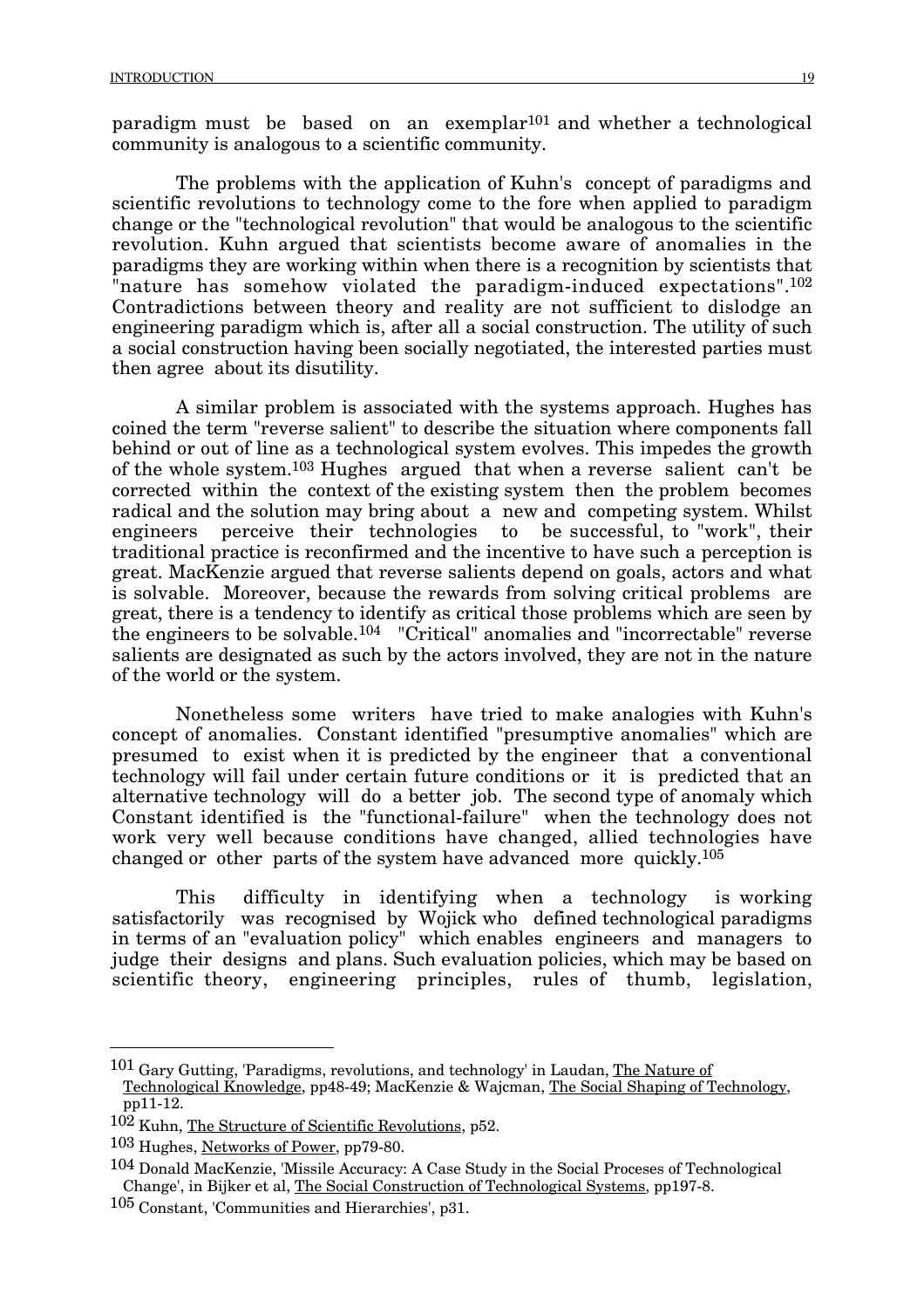professional standards or moral precepts, determine decision-making procedures within which "normal technology" can take place.106

Anomalies occur in such paradigms, Wojick argued, when standard procedures repeatedly "fail to eliminate known ills" or when knowledge shows up the importance of factors which have previously been incorrectly evaluated. Those contesting the evaluation policy may be outside the paradigm community and their view may be disputed. They can then, Wojick says, turn to the government for a ruling.

Constant referred to traditions of testability which may play a role in defining and sustaining specific traditions of technological practice. Such traditions embody norms such as the overt commitment to objective, scientific, replicable and public testing. He argued that traditions of technological testability permit practitioners to know which designs and modifications represent progress by helping them to see how closely they are approaching the ideal.107

John Law argued that just because a technology "works" does not mean that it is beyond explanation; what counts as working has to be socially negotiated.108 Similarly Ruth Schwartz Cowan pointed out that the criteria for "betterness" vary depending on the domain of interest.109 Trevor Pinch and Wiebe Bijker criticise previous studies of technology because of their asymmetrical focus on "successful" technologies. They argue that whilst there is a need to explain the success of an artifact, equal treatment should be given to technologies which have been discarded. Understanding failure is a crucial element in understanding technology.110

## **STRATEGY OF THIS THESIS**

The various bodies of literature, as outlined above are not particularly contradictory and in fact many of the central themes are common to each of them. Their main differences lie in their focus. The literature on competing technologies is most relevant to a stage of technological development before a technological system or paradigm has been set up. At this point vested interests are minimised and professional control is weak or non-existent. The theoretical perspectives provided by this literature are most appropriately used at the initial stages of the development of a sewerage system and, in particular, prior to the consolidation of the sewerage engineering profession.

The key concern of the work on competing technologies is that equal attention must be given to failed technologies if we are to understand technological development. In keeping with this I will not be confining attention to those technologies which were implemented but also considering those which were

 <sup>106</sup> Wojick, op.cit., p240.

<sup>107</sup> Edward Constant, 'Scientific theory and technological testability: science, dynometers, and water turbines in the 19th century', Technology and Culture 24(2), April, 1983, pp195-6.

<sup>108</sup> John Law, 'International workshop on new developments in the social studies of technology'. *4S Review*. vol 2. no4, 1984; p9.

<sup>109</sup> Cowan, 'The Consumption Junction', p273.

<sup>110</sup> Pinch and Bijker, 'The social construction of facts and artefacts', pp405-6.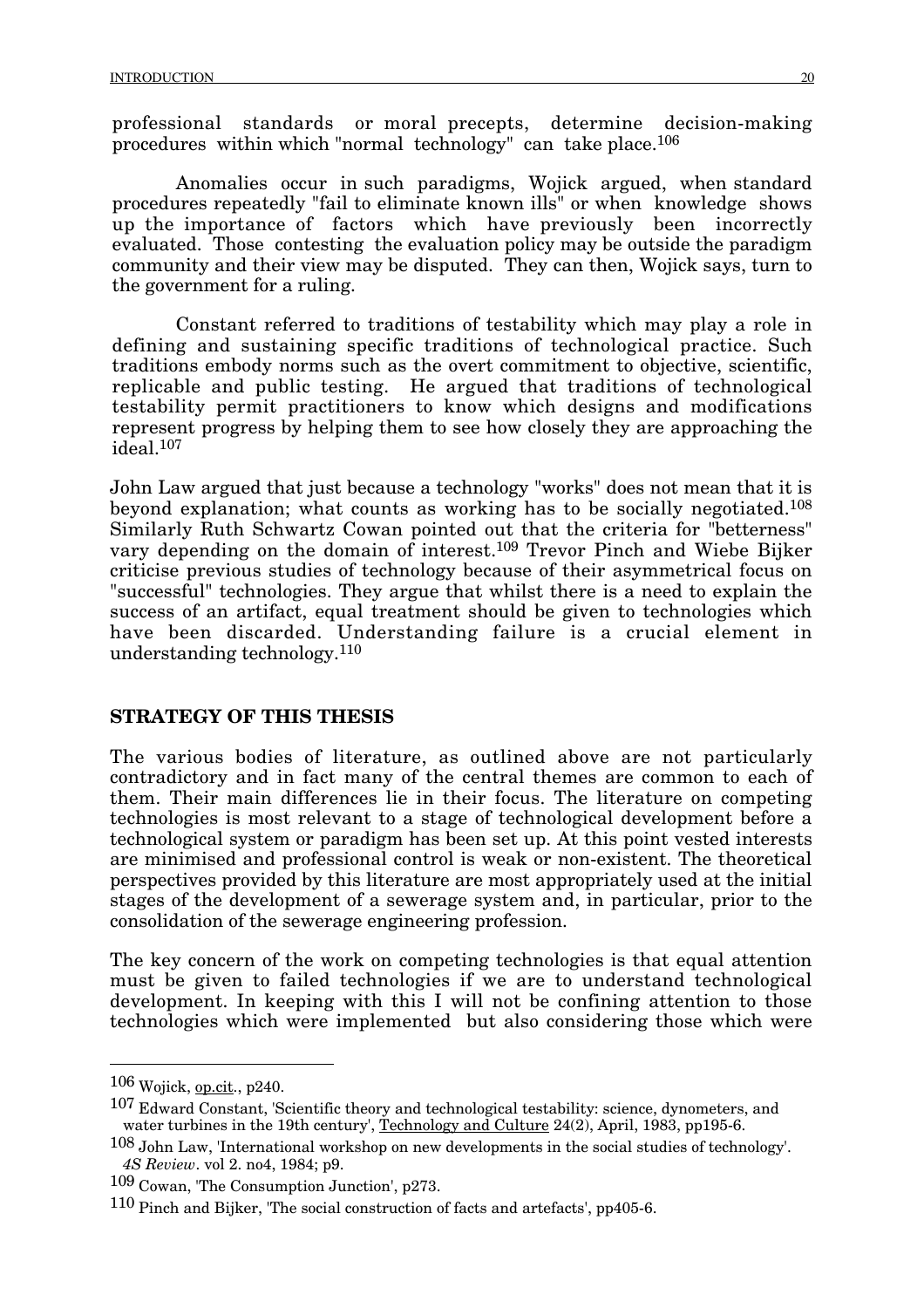only discussed, and also those which were tried but later discarded, in particular the debate between water-carriage technologies and dry conservancy technologies for collection of sewage and between various means of treating sewage (chapters 2 & 3). A major weakness in the technology studies literature is in the descriptions of closure, or how disputes are settled, in particular, how various parties are enrolled, the attempts to manipulate public opinion and the use of power and privilege. These are all aspects which will be explored in this thesis. In doing this I will be considering the various interpretations that different people gave to proposed sewerage technologies and uncovering the process by which the interpretations of one group came to dominate and win over the others.

The thesis will also explore the on-going development of a technology once it becomes dominant and subsequently becomes entrenched and will therefore draw on the complementary literature on technological systems and paradigms. I will also be making use of the literature on the history and sociology of engineers and on the politics of expertise to cover political and sociological dimensions that is often neglected by the systems/paradigm approach. The thesis will also consider the translation of ideas into physical artifacts by engineers and seeks to contribute in this way to the newly emergent philosophy of technology literature.

The way I intend to integrate these fragmented bodies of literature is shown in figure 2 on the next page. Of course, such a diagram merely shows how various studies of technology will be fitted together and says nothing about the relationships between the parts, including the various people and social groups, bodies of knowledge, legislation etc. It is hoped that these relationships will become clearer as the case study presented in this thesis unfolds.

The sewerage system will be considered as a technological system to include relevant legislation, administration, education, and organisation. In particular, I will be interested in how these elements of the system defined the problems which the developments in Sydney's sewerage system were supposed to deal with and constrained the technological solutions. The paradigm perspective will be considered by examining whether a sewerage engineering 'paradigm' limited the range of possible solutions considered by engineers.

In particular, the vexed question of just how much control engineers have in shaping and choosing technologies is central to this thesis. One of the key points at issue in recent studies of technology is just how central the engineers are. On the one hand, Law, Callon & Hughes put the system builder at the centre of their studies and the system builder is either the engineer or the organisation for which the engineer works. On the other hand, some writers have put the engineer on a par with other players, or stressed the subordinate role of the engineer as employee. It is hoped that the detailed examination provided in this case study will illuminate the role of the engineer further, although there may be basic differences between various types of technological system that may limit the application of this case study.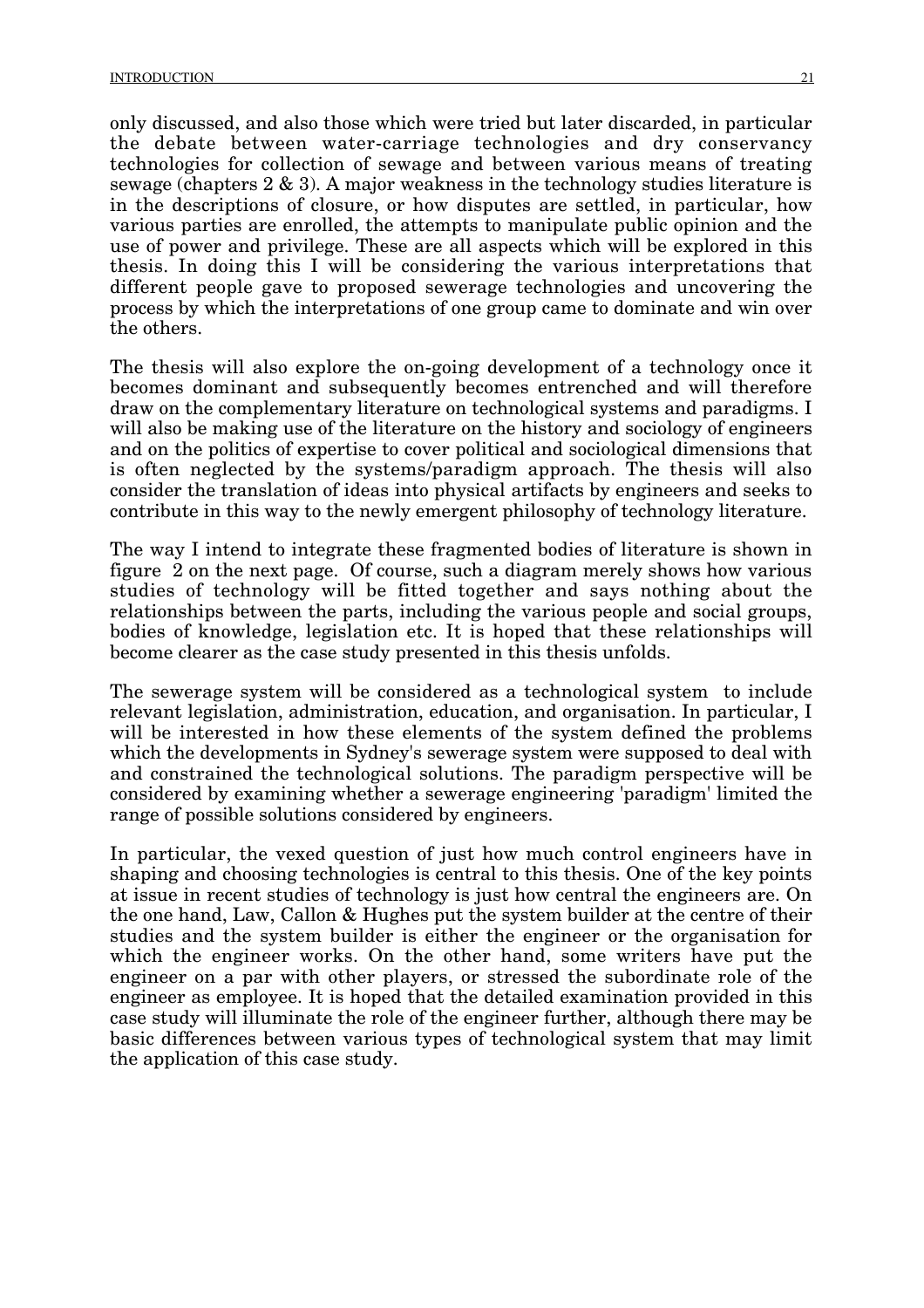

Figure 2 is an attempt to show the relationships between various bodies of literature that deal with technological development. The paradigm is featured as a triangular shape to show the narrowing range of options that are considered by those who subscribe to a paradigm. The form and direction is shaped by various factors that are shown feeding into the base of the triangle that represents the paradigm. These factors include cognitive and technical factors which are discussed in the literature on paradigms but also social, economic and political factors that are covered in the literature on the history and sociology of the engineering profession. The social groups involved and non-human components of a technological system all influence the engineers, who conceive, design and shape the physical artifact. The engineer is therefore shown at the centre of the system, completely embedded in the paradigm. Others components of the system are partly embedded in the paradigm because of their varying degrees of commitment to the paradigm. Whilst the systems literature covers all components of the system, the literature on the politics of expertise focuses on the relationship between policy makers, experts and the public and the literature on the philosophy of technology literature focuses on the relationship between the engineer and the engineering product.